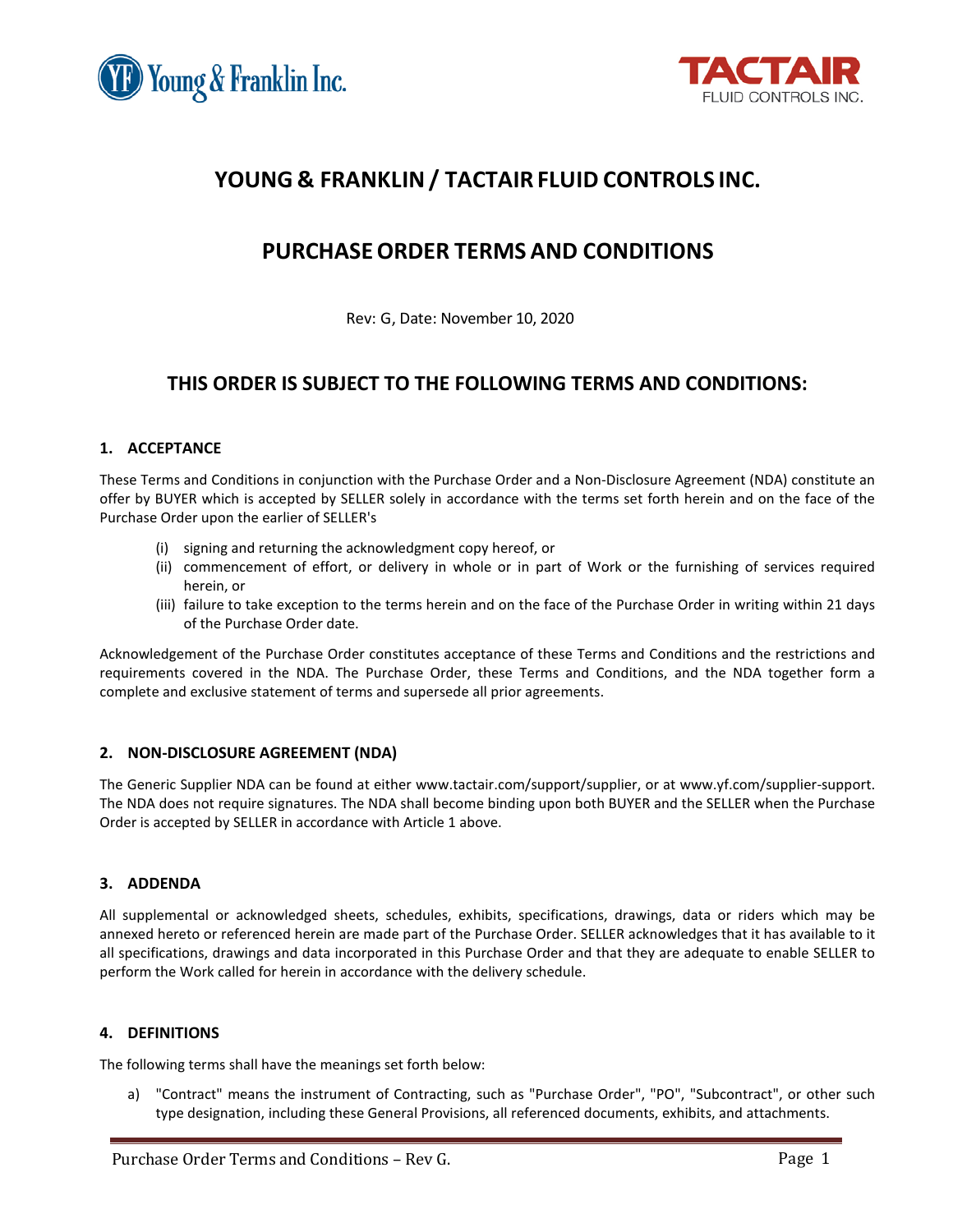



- b) "BUYER" means YOUNG & FRANKLIN INC. or TACTAIR FLUID CONTROLS INC. or both as the context requires.
- c) "BUYER's Procurement Representative" means a person authorized by BUYER's procurement organization to administer and/or execute this Contract.
- d) "Proprietary Information" includes, but is not limited to documentation, data, inventions, know how, processes, designs, samples, models, drawings, including but not limited to source controlled drawings, prints, specifications, materials, bills of material, equipment including, but not limited to, special tools or test equipment, reports, hardware, software, and technology.
- e) "SELLER" which includes Supplier, means the party identified on the face of this Contract with whom BUYER is contracting.
- f) "WORK" means all required labor, articles, materials, supplies, goods, and services constituting the subject matter of this Contract.

# **5. NOTIFICATION OF NON-COMPLIANCES / ESCAPES / LOSS OF ACCREDITATION**

SELLER shall immediately notify BUYER in the event that

- a) non-conforming Work or services have been supplied to BUYER;
- b) a quality escape has occurred;
- c) SELLER receives a GIDEP alert or other such industry/supplier/customer notification affecting the Work or services provided to BUYER; or
- d) SELLER has been notified that any of its accreditations from any nationally or internationally recognized certification bodies is in jeopardy of being withdrawn or has been withdrawn, including, but not limited to NADACP, ISO9000, or AS9100.

# **6. INDEPENDENT CONTRACTOR RELATIONSHIP**

SELLER's relationship to BUYER in the performance of the Purchase Order is that of an Independent Contractor. Neither the SELLER nor any of the persons furnishing materials or performing Work or services which are required by the Purchase Order are employees of BUYER within the meaning of or the application of any Federal or State Unemployment Insurance Law or other Social Security Law or any Workmen's Compensation Industrial Accident Law or other Industrial or Labor Law. The SELLER shall, at its own expense, comply with such laws and assume all liabilities or obligations imposed by any one or more of such laws and regulations there under with respect to the Purchase Order.

# **7. ASSIGNMENT AND SUBCONTRACTING**

The Purchase Order or any interest hereunder shall not be assigned or transferred by SELLER without the prior written consent of BUYER. Any assignment of SELLER's Contract rights or delegation of SELLER's duties shall be void, unless prior written consent is given by BUYER. SELLER shall not subcontract or purchase the furnishing of any of the complete or substantially complete WORK required by the Purchase Order, without the prior written approval of the BUYER.

# **8. ORDER OF PRECEDENCE**

In the event of an inconsistency between the clauses of the Purchase Order, the inconsistency shall be resolved by giving precedence in the following order:

- a) provisions on the face of the Purchase Order;
- b) Terms and Conditions;
- c) other provisions of the Purchase Order, whether attached or incorporated by reference; and
- d) the Specifications.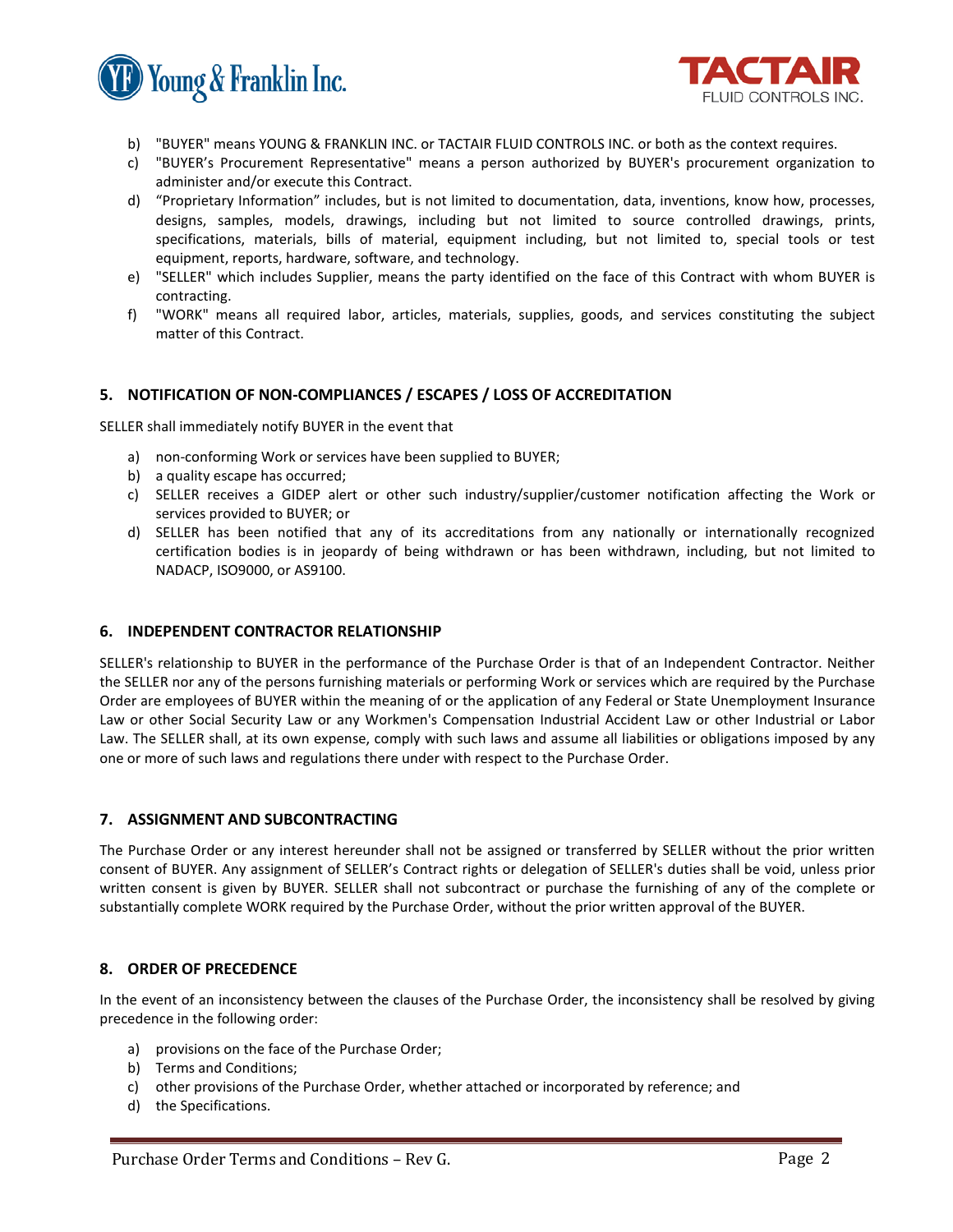



# **9. ELECTRONIC CONTRACTING**

The parties agree that if this Purchase Order is transmitted electronically neither party shall contest the validity of this Purchase Order, or any acknowledgement thereof, on the basis that this Purchase Order or acknowledgement contains an electronic signature.

#### **10. CONTRACT DIRECTION**

- a) The Purchase Order contains all the agreements and conditions of sale and no course of dealing or usage of the trade shall be applicable unless expressly incorporated in the Purchase Order. The terms and conditions contained in the Purchase Order may not be added to, modified, superseded or otherwise altered except by a written modification signed by an authorized representative of the BUYER's Purchasing Department and delivered by BUYER to SELLER.
- b) Each shipment received by BUYER from SELLER shall be deemed to be only upon the terms and conditions combined in the Purchase Order notwithstanding any terms and conditions that may be contained in any acknowledgment, invoice or other form of SELLER, and notwithstanding BUYER's act of accepting or paying for any shipment or similar act of BUYER.
- c) Except as otherwise provided herein, all notices to be furnished by the SELLER shall be in writing and sent to the BUYER's Procurement Representative.

# **11. CHANGES**

- a) BUYER may at any time by a written order make changes within the general scope of the Purchase Order in any one or more of the following:
	- (i) drawings, designs, or specifications;
	- (ii) method of shipping or packing;
	- (iii) place or time of delivery; and
	- (iv) quantity.
- b) SELLER shall proceed immediately to perform the Purchase Order as changed.
- c) If any such changes cause an increase or decrease in the cost of or the time required for the performance of the Purchase Order, an equitable adjustment shall be made in the price or delivery schedule, or both, and the Purchase Order shall be modified in writing accordingly. Any claim for adjustment under this provision must be submitted in writing within fifteen (15) days from the date the change is ordered together with cost or pricing data sufficient to permit evaluation of such claim. Where the cost of property made obsolete or excess as a result of a change is included in the SELLER's claim for adjustment (and supported by inventory schedules to be submitted within three (3) months from the date of change), the BUYER shall have the right to prescribe the manner of disposition of such property. Failure of the parties to agree upon any adjustment to be made under this clause shall not excuse SELLER from proceeding with the Purchase Order as changed, or directed by an authorized representative of BUYER's Purchasing Department.
- d) This issuance of information, advice, approvals or instructions by BUYER's technical personnel or other representatives shall not affect BUYER's and SELLER's rights and obligations hereunder. No change or modification shall be binding upon BUYER unless the same is in writing signed by an authorized representative of BUYER's Purchasing Department.

#### **12. TIMELY PERFORMANCE**

- a) SELLER's timely performance is a critical element of this Contract.
- b) If SELLER becomes aware of difficulty or delays in performing the WORK, SELLER shall timely notify BUYER, in writing, giving pertinent details. This notification shall not change any delivery schedule obligations.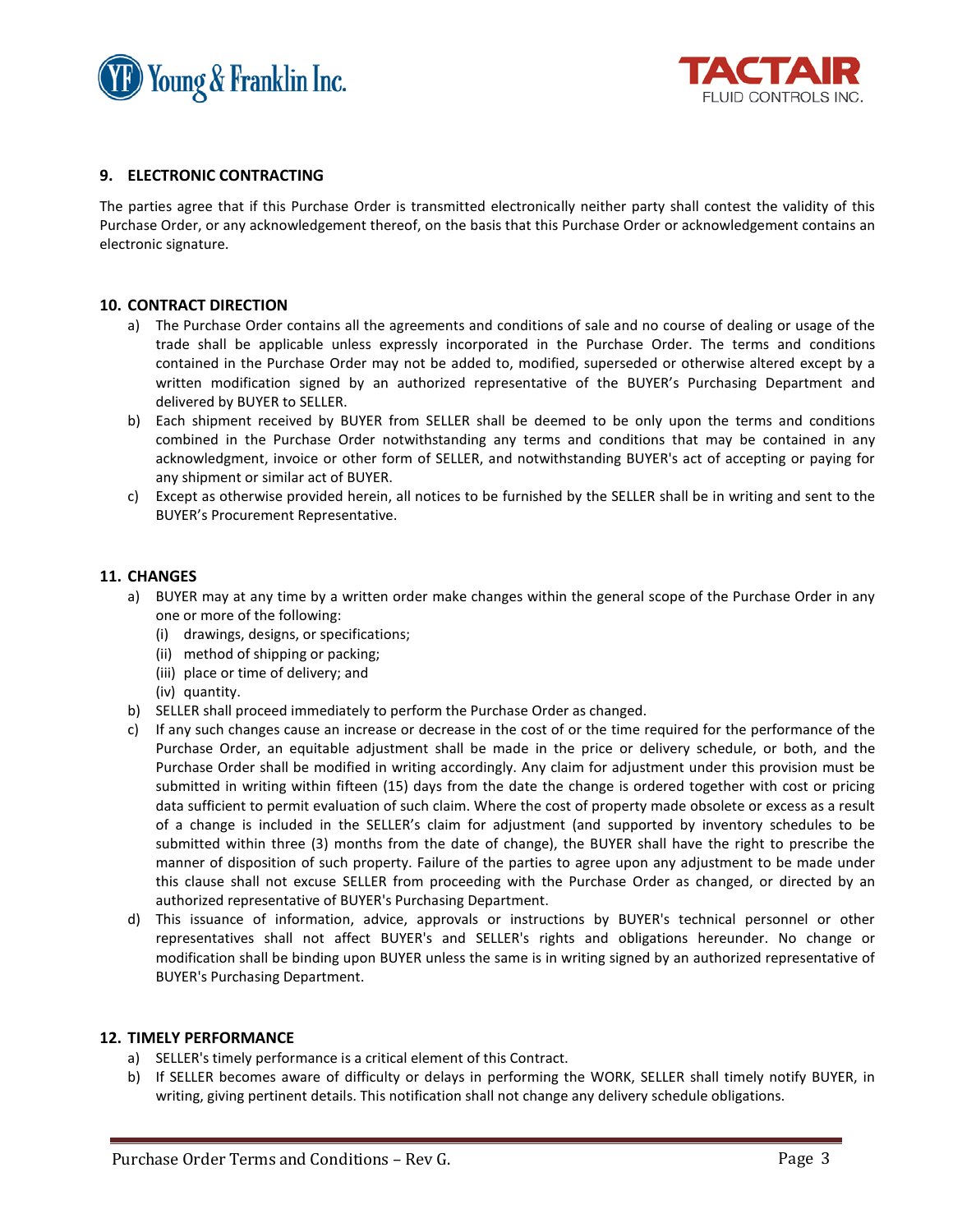



# **13. PRICES**

Unless otherwise specified, all prices are firm-fixed and shall include all applicable federal, state and local taxes, duties, tariffs, and similar fees imposed by any government. The price includes all charges for boxing, packing, crating, storage, and dunnage. SELLER warrants that prices charged for Items are not higher than those charged to any other customer, including the Government, for WORK of like grade and quality in similar or lesser quantities.

# **14. INVOICING AND PAYMENT**

- a) A separate invoice shall be issued to BUYER for each shipment made by SELLER, unless otherwise provided. Terms of payment shall be net thirty (30) days from the latest of the following:
	- (i) BUYER's receipt of the SELLER's proper invoice;
	- (ii) scheduled delivery date of the WORK;
	- (iii) actual delivery of the WORK; or
	- (iv) acceptance of the WORK.

Notwithstanding, the above, payment will not be made prior to acceptance of the WORK. Payment shall be deemed to have been made as of the date of mailing BUYER's payment or electronic funds transfer.

b) Payments to the SELLER or any authorized assignee of any claim under the Purchase Order shall be subject to reduction or set-off for any present or future claim or claims which BUYER may have against SELLER under this Purchase Order or any other Purchase Order between the parties. SELLER shall promptly notify BUYER of any such overpayments and remit the amount of the overpayment except as otherwise directed by BUYER.

# **15. DRAWINGS, SPECIFICATIONS AND TECHNICAL INFORMATION**

Drawings, data, designs, inventions and other technical information supplied by BUYER in connection herewith (hereinafter called "Data"), shall remain BUYER's property and shall be proprietary and held in confidence by SELLER. SELLER agrees to comply with the terms of any Non-Disclosure Agreement with BUYER and to comply with all Proprietary Information markings and restrictive legends applied by BUYER to anything provided hereunder to SELLER. Such Data shall not be reproduced, used or disclosed to others by SELLER without BUYER's prior written consent. Upon completion of Work by SELLER under the Purchase Order, SELLER shall promptly return, unless otherwise directed, all Data to BUYER together with all copies or reprints thereof then in SELLER's possession or control, and SELLER shall thereafter make no further use, either directly or indirectly, of any such Data or any information derived therefrom without BUYER's prior written consent. Any information which SELLER may disclose to BUYER with respect to the design, manufacture, sale or use of the WORK covered by the Purchase Order shall be deemed to have been disclosed as part of the consideration for the Purchase Order, and SELLER shall not assert any claim (other than a claim for patent infringement) against BUYER by reason of BUYER's use thereof.

#### **16. FROZEN PLANNING/PROCESSES**

- a) Some of the parts in our products have critical characteristics, which, if adversely affected by manufacturing process parameters, have the potential to fail, which could ultimately cause loss of life or product. Parts with such characteristics have been designated as Special Designated Parts (i.e., Flight Safety, Primary, Critical, Fatigue Controlled, and Frozen Process) and because of their criticality; BUYER has established additional controls for change over their design, manufacturing process and inspection. These controls are intended to eliminate all potential variations in the Special Designated Parts characteristics, which could impact Special Designated Parts integrity or performance.
- b) BUYER realizes that our supplier base has developed and proven out processes, which will produce the desired characteristics during manufacture. Any unknown or undefined variations from these proven processes could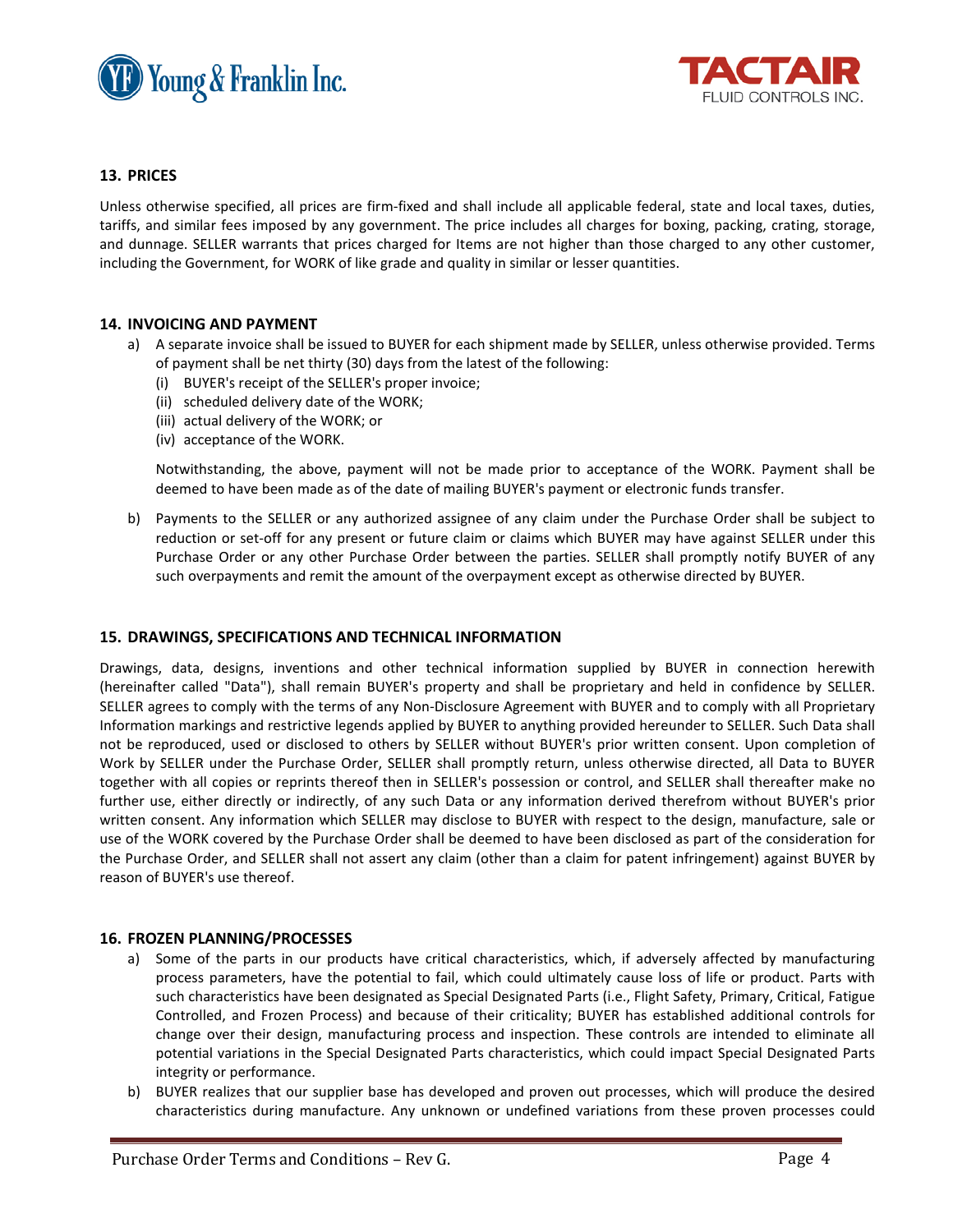



create risk in product performance. Compliance with Frozen Process requirements is an extra barrier against these process deviations. Full supplier support of this program is essential in meeting our goal of achieving the highest possible level of product safety.

- c) Frozen Planning: Is the solidification of manufacturing plans and process (e.g. materials, manufacturing operations and sequences, sources of supply, required inspections and testing, etc.). Planning is considered frozen upon approval of first article inspection, test, production tests, or upon passing customer approval or acceptance if required. The objective is to ensure that manufacturing practices that have demonstrated acceptability will continue to be used by the supplier. Changes to frozen planning require written approval from BUYER (YF/TFC Planning Review Board – PRB) and may require YF/TFC customer approval. All sub tier suppliers must also be under the same Frozen Planning requirements as described above.
- d) Once the special designated part/process or sub-tiered performed process has been submitted and accepted for First Article Inspection, all planning documentation such as manufacturing plans, processing plans, inspection check sheets, shop travelers, routers, flow process diagrams, operations sheets, operation sketches, CNC programs, outside process procedures, and any other documents necessary to manufacture the part/process must be frozen. A detailed listing of the documentation and its frozen revision level shall be submitted to the applicable BUYER at YF/TFC for Planning Review Board (PRB) approval. Only then, after BUYER approval (YF/TFC PRB), will the supplier be authorized to ship first shipment of production parts/process through a PO amendment.

# **17. NEW MATERIALS**

Unless otherwise authorized, the WORK to be delivered hereunder shall consist of new materials, not used, repurposed or reconditioned, remanufactured, or of such age as to impair its usefulness or safety.

#### **18. QUALITY ASSURANCE SYSTEM AND INSPECTION**

- a) All Work shall be subject to inspection and test at all times and places, including the period of manufacture, by BUYER and its customers. If any inspection or test is made on SELLER's premises, SELLER, without additional charge shall:
	- (i) provide all reasonable facilities and assistance for the safety and convenience of BUYER and its customer inspectors;
	- (ii) make available to the inspectors copies of all drawings, specifications, and processes applicable to the Work ordered; and
	- (iii) promptly furnish BUYER with any and all resulting inspection certificates.

All Work is subject to final inspection and acceptance at BUYER's plant notwithstanding any payment or other prior inspections.

- b) BUYER may reject and hold at SELLER's expense, subject to SELLER's disposal, all Work not conforming to applicable specifications, drawings, samples, or descriptions. Without limiting any other rights or remedies it may have as provided herein or at law or equity, BUYER, at its option, may,
	- (i) require SELLER to repair or replace at SELLER's expense any item or Work ordered which fails to meet the requirements of the Purchase Order;
	- (ii) require SELLER to refund the price of any such item;
	- (iii) elect to retain and repair any such WORK with an appropriate reduction from the price otherwise due SELLER to offset BUYER's costs of effecting necessary correction; or
	- (iv) recover by offset or otherwise any and all damages and expenses incurred by BUYER as a result of such rejection.
- c) **Neither final inspection, payment, nor any limitations contained in the warranty clause shall relieve SELLER from responsibility for the correction or replacement of defective Work arising due to fraud, gross negligence, or for latent defects.** No such inspection shall relieve SELLER of its obligations to furnish and warrant all Work in accordance with the requirements of this Purchase Order. BUYER's final inspection and acceptance shall be at destination. SELLER shall maintain an inspection system suitable to BUYER and, unless otherwise specified,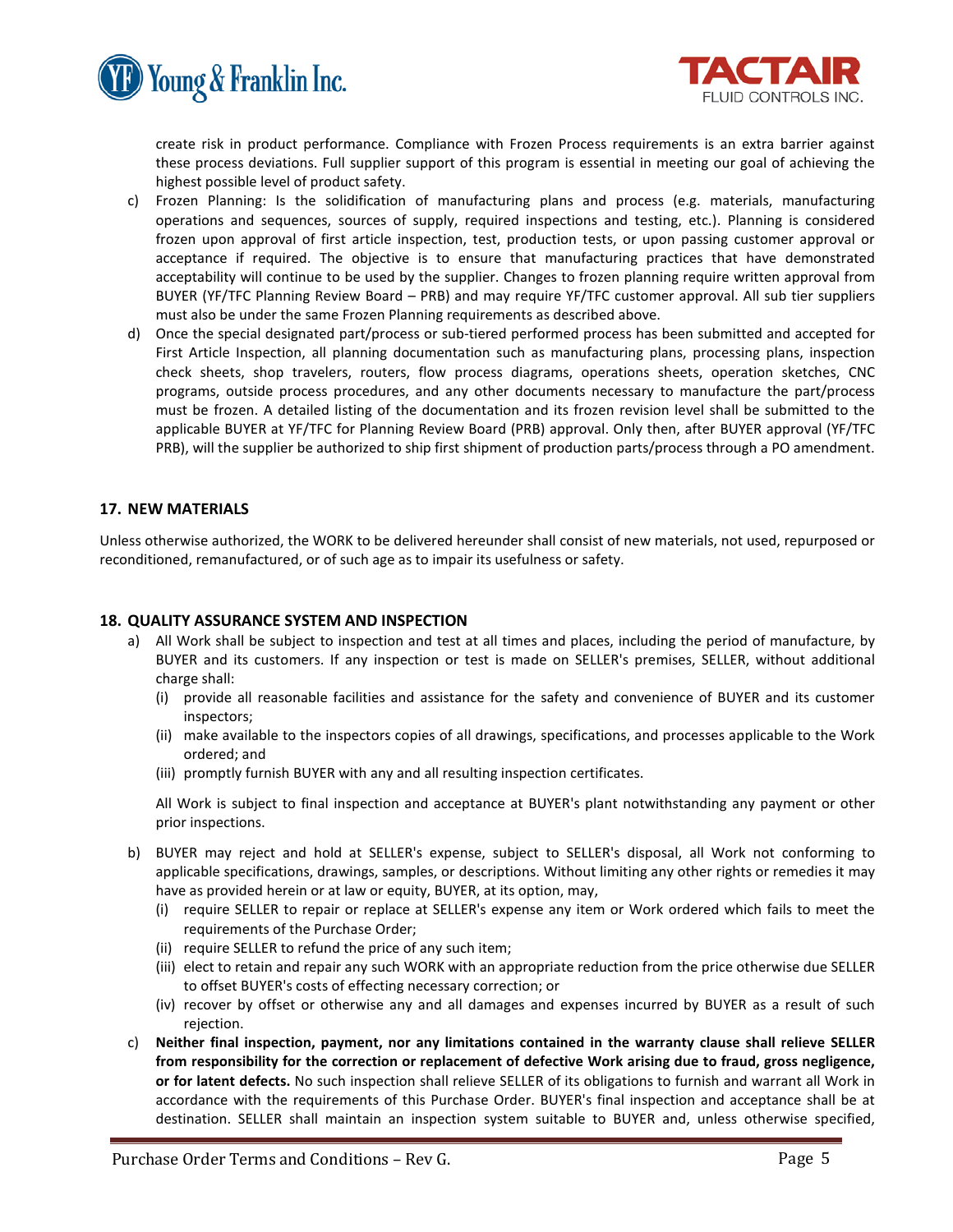



meeting the requirements of ISO 9000 or AS9100, and which complies with any other specific quality requirements identified in this Purchase Order.

d) Records of all quality control inspection Work by SELLER shall be kept complete, maintained for a period of not less than ten (10) years after delivery of Work, and available to BUYER and its customers upon request.

# **19. COUNTERFEIT PARTS PREVENTION**

- a) "Counterfeit Work" means Work that is or contains WORK misrepresented as having been designed and/or produced under an approved system or other acceptable method. The term also includes approved Work that has reached a design life limit or has been damaged beyond possible repair, but is altered and misrepresented as acceptable.
- b) SELLER shall only purchase products to be delivered or incorporated as Work to BUYER directly from the Original Component Manufacturer (OCM)/Original Equipment Manufacturer (OEM) or through the SELLER's approved distributor chain. SELLER is responsible to maintain their list of approved sub-tiers and to verify full traceability paperwork for their distribution chain.
- c) SELLER shall immediately notify BUYER with the pertinent facts if SELLER becomes aware or suspects that it has furnished Counterfeit Work. When requested by BUYER, SELLER shall provide OCM/OEM documentation that authenticates traceability of the affected WORK to the applicable OCM/OEM.
- d) In the event that Work delivered under this Purchase Order constitutes or includes Counterfeit Work, SELLER shall, at its expense, promptly replace such Counterfeit Work with genuine Work conforming to the requirements of this Purchase Order. Notwithstanding any other provision in this Purchase Order, SELLER shall be liable for all costs relating to the removal and replacement of Counterfeit Work, including without limitation BUYER's costs of removing Counterfeit Work, of installing replacement WORK and of any testing necessitated by the reinstallation of Work after Counterfeit Work has been exchanged. The remedies contained in this paragraph are in addition to any remedies BUYER may have at law, equity or under other provisions of this Purchase Order.

# **20. BUYER OWNED OR FURNISHED MATERIAL / TOOLING / EQUIPMENT**

- a) If any BUYER owned or furnished property, including material, tooling, dies, jigs, fixtures, gauges and equipment (hereinafter referred to as "BUYER Owned Property") is identified in the Purchase Order either
	- (i) to be furnished to SELLER by BUYER solely for performance of the Purchase Order, or
	- (ii) to be acquired by SELLER for performance of the Purchase Order, title to such property shall remain with, or shall vest in, upon payment, to the BUYER or its customer.

BUYER Owned Property used by SELLER under the terms of this or other of BUYER's Purchase Orders shall not be altered or modified without BUYER's written consent. SELLER agrees that the purchase price stated in the purchase order includes the cost of any such property that is manufactured or acquired in pursuance of the purchase order. Title to BUYER Owned Property shall not be affected by incorporation or attachment to other property. Use of BUYER Owned Property, other than in performance of the Purchase Order, must be authorized in writing by BUYER. With the exception of reasonable wear and tear, SELLER shall bear the risk of loss, destruction of and damage to BUYER Owned Property. SELLER shall clearly mark (if not so marked) all BUYER Owned Property to show its ownership. When instructed by BUYER, SELLER shall deliver the BUYER Owned Property to BUYER, F.O.B. BUYER's plant, at the completion or termination of the Purchase Order.

- b) At no additional cost to BUYER: SELLER shall
	- (i) follow standard industry practices in the identity, maintenance, preservation, and segregation of BUYER Owned Property;
	- (ii) establish and maintain property control records available for inspection by BUYER or its customer at all reasonable times; and
	- (iii) if title to such BUYER Owned Property vests in the U.S. Government, will maintain and control such Government owned property in accordance with FAR Part 45 in effect as of the date hereof, which is incorporated herein by reference.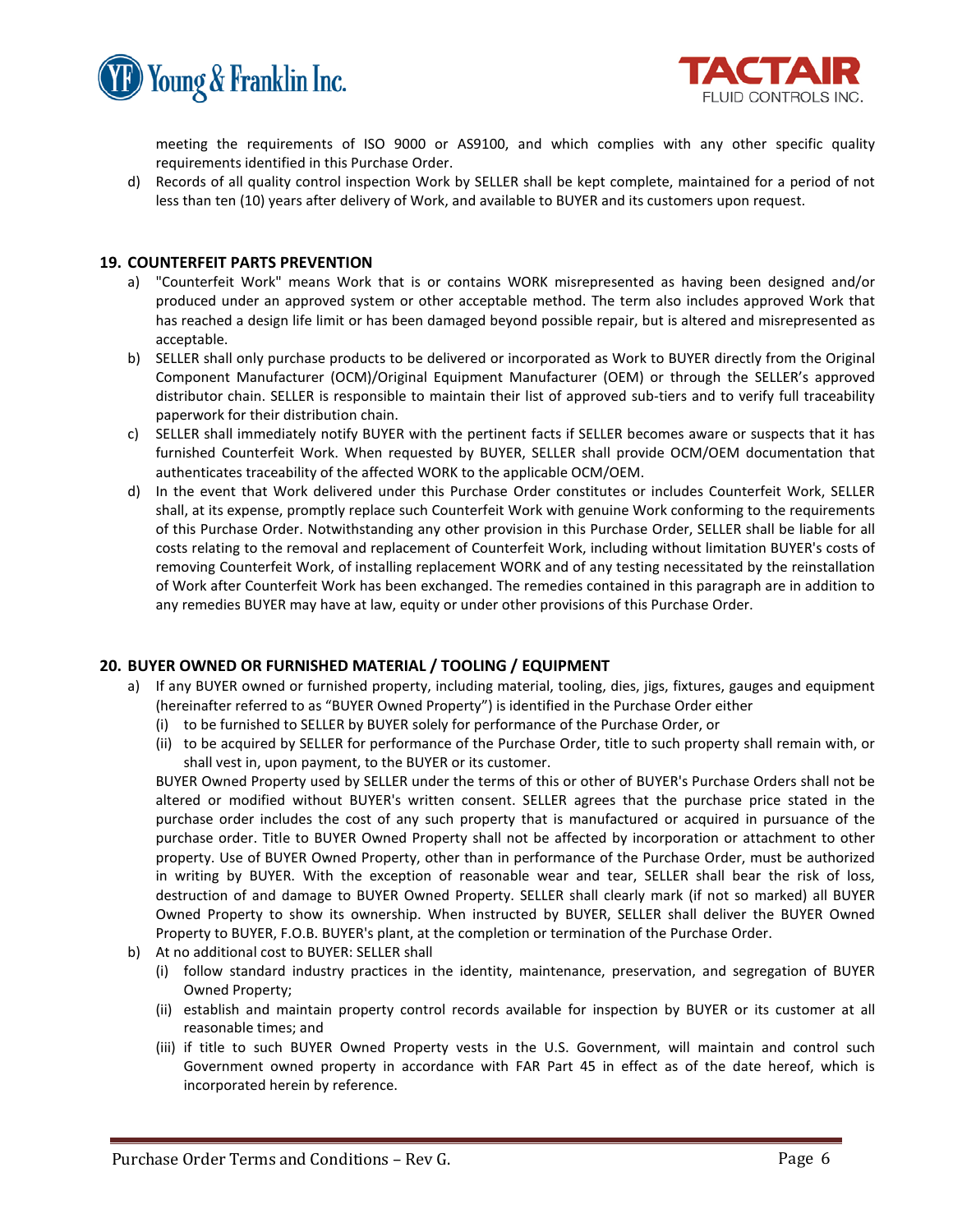



- c) When the Purchase Order indicates that the Government is to acquire title to Special Tooling, as such term is defined in FAR 2.101 then title to such Special Tooling shall immediately vest in the United States Government upon SELLER's acquisition or manufacture thereof provided the full cost thereof is charged to the Purchase Order. When the Purchase Order indicates that the United States Government is to acquire title to Special Test Equipment, as such term is defined in FAR 2.101, but does not specify the WORK to be acquired then, title to any Special Test Equipment shall immediately vest in the United States Government upon SELLER's manufacture or acquisition thereof. SELLER shall give BUYER forty (40) days advance written notice of its intention to acquire any Special Test Equipment or components thereof having an item acquisition cost of \$1,000.00 or more. BUYER may then elect to furnish any such Special Test Equipment or any component thereof to SELLER within said forty (40) day period. In the event SELLER has not received such notice within the aforementioned period, SELLER may proceed to acquire such Special Test Equipment or components. If BUYER furnishes any such Special Test equipment or components as a result of the above, the Purchase Order shall be equitably adjusted in accordance with the "Changes" Clause to reflect an appropriate reduction in price resulting from BUYER's furnishing SELLER any such Special Test Equipment or components thereof.
- d) Upon delivery to it, or manufacture or acquisition by it, of any Special Tooling or Special Test Equipment, title to which is in BUYER or its customer, SELLER assumes the risk and shall be responsible for any loss thereof or damage thereto while in its possession. Unless otherwise directed by BUYER, upon completion or termination of the Purchase Order, SELLER shall hold and preserve such Special Tooling or Special Test Equipment. SELLER shall promptly furnish in suitable form, a list thereof, with a request for disposition instructions. Pending receipt of disposition instructions, SELLER shall store all Special Tooling, and Special Test Equipment free of charge. All Special Tooling, or Special Test Equipment furnished to SELLER by BUYER shall be returned to BUYER in the same condition as it was received with an allowance for normal wear and tear.

# **21. SUPPLIER OWNED SPECIAL TOOLING / SPECIAL TEST EQUIPMENT**

To preserve BUYER's ability to fulfill current and follow-on orders from its customers, Seller shall not destroy, dispose, sell, modify, or in any way render Special Tooling or Special Test Equipment used to produce Work or perform services for BUYER without first notifying BUYER in writing thirty (30) days prior to making any such disposition. In such cases, BUYER shall have the right, at its sole discretion, to purchase the Special Tooling and/or Special Test Equipment at mutually agreeable price and terms.

# **22. INTELLECTUAL PROPERTY**

Paragraph (a) is NOT applicable for any item or supply that is a commercial item sold in substantial quantities in the commercial marketplace, and offered to the Government without modification (Commercial Off-The-Shelf).

- a) SELLER agrees that BUYER shall be the owner of all inventions, technology, designs, works of authorship, mask works, technical information, computer software, business information and other information conceived, developed or otherwise generated in the performance of this Contract by or on behalf of SELLER or any of its employees. SELLER hereby assigns and agrees to assign all right, title, and interest in the foregoing to BUYER, including without limitation all copyrights, patent rights and other intellectual property rights therein and further agrees to execute, at BUYER's request and expense, all documentation necessary to perfect title therein in BUYER. SELLER agrees that it will maintain and disclose to BUYER written records of, and otherwise provide BUYER with full access to, the subject matter covered by this clause and that all such subject matter will be deemed information of BUYER. SELLER agrees to assist BUYER, at BUYER's request and expense, in every reasonable way, in obtaining, maintaining, and enforcing patent and other intellectual property protection on the subject matter covered by this clause.
- b) SELLER warrants that the WORK performed or delivered under this Purchase Order will not infringe or otherwise violate the intellectual property rights of any third party in the United States or any foreign country. SELLER agrees to defend, indemnify, and hold harmless BUYER and its customers from and against any claims, damages, losses, costs, and expenses, including reasonable attorneys' fees, arising out of any action by a third party that is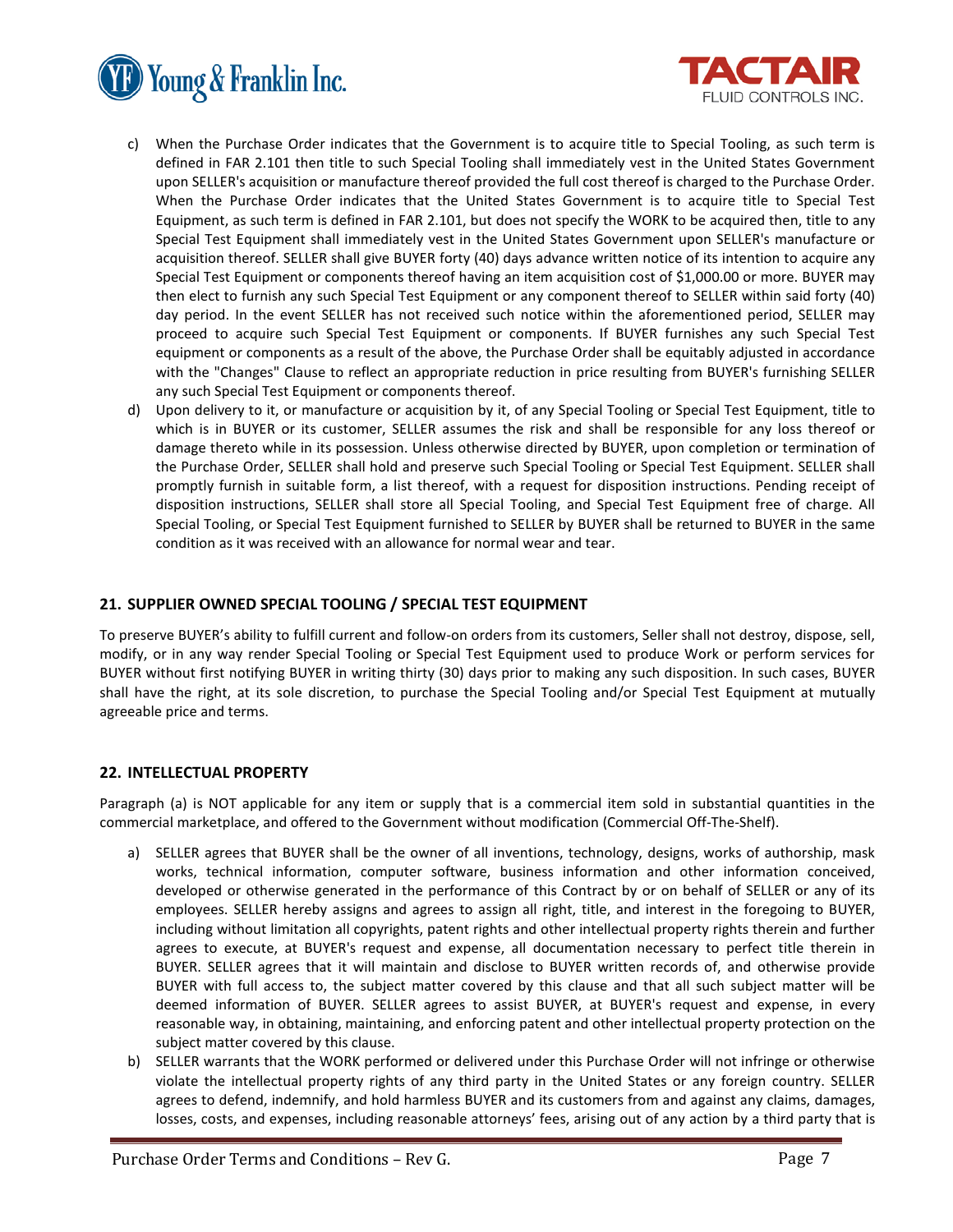



based upon a claim that the WORK performed or delivered under this Purchase Order infringes or otherwise violates the intellectual property rights of any person or entity.

- c) To the extent that any pre-existing inventions, technology, designs, works of authorship, mask works, technical information, computer software, and other information or materials are used, included, or contained in the WORK and not owned by BUYER pursuant to this or a previous agreement with SELLER, SELLER grants to BUYER an irrevocable, nonexclusive, world-wide, royalty-free license to: (i) make, have made, sell, offer for sale, use, execute, reproduce, display, perform, distribute (internally or externally) copies of, and prepare derivative works based upon, such pre-existing inventions, technology, designs, works of authorship, mask works, technical information, computer software, and other information or materials and derivative works thereof; and (ii) authorize others to do any, some or all of the foregoing.
- d) All reports, memoranda or other materials in written form, including machine readable form, prepared by SELLER pursuant to this Purchase Order and furnished to BUYER by SELLER hereunder shall become the sole property of BUYER.

# **23. BUYER'S RIGHTS IN SELLER'S DATA AND PATENTS**

If at any time during the performances of the Purchase Order

- (i) SELLER suspends business operations or becomes bankrupt or insolvent,
- (ii) the Purchase Order is terminated for default of SELLER or
- (iii) if at any time SELLER, for any reason, discontinues acceptance of follow-on orders of like or similar WORK to those ordered hereunder, BUYER shall have a royalty-free nonexclusive license to use and license third parties to use SELLER's patents, designs, processes, know how, drawings, and technical data relating to the Work and services as defined in the Purchase Order for purposes of producing and selling items required to be supplied by BUYER's existing or follow-on Purchase Orders with its customers. In order to accomplish an orderly transition to BUYER's new source, SELLER further agrees to provide BUYER with necessary technical aid and assistance at reasonable prices.

SELLER shall be responsible for the direct costs associated with the transfer to a third party supplier.

# **24. DELIVERY**

BUYER reserves the right to refuse shipments made in advance of the schedule set forth in the Purchase Order, to return advance shipments at SELLER's expense, and/or to hold any pre-dated Work and pay invoices on such shipments on normal maturity after schedule date. Over shipment allowances, if authorized, will be applied to the entire Purchase Order.

In the event SELLER for any reason anticipates difficulty in complying with the required delivery date, or in meeting any of the other requirements of this Purchase Order, SELLER shall promptly notify BUYER in writing. If SELLER does not comply with BUYER's delivery schedule, BUYER may require delivery by the most expeditious means available and charges resulting from the premium transportation shall be fully prepaid and absorbed by the SELLER. SELLER expressly agrees to bear any liquidated damages which BUYER may be subjected to by virtue of SELLER's late delivery to BUYER. The rights and remedies of the BUYER provided in this clause shall not be exclusive and are in addition to any other rights and remedies provided by law or under this Purchase Order.

Acceptance of late deliveries shall not be deemed a waiver of BUYER's right to hold the SELLER liable for any loss or damage resulting therefrom, nor shall it act as a modification of the SELLER's obligation to make future deliveries in accordance with the delivery schedule set forth in the Purchase Order.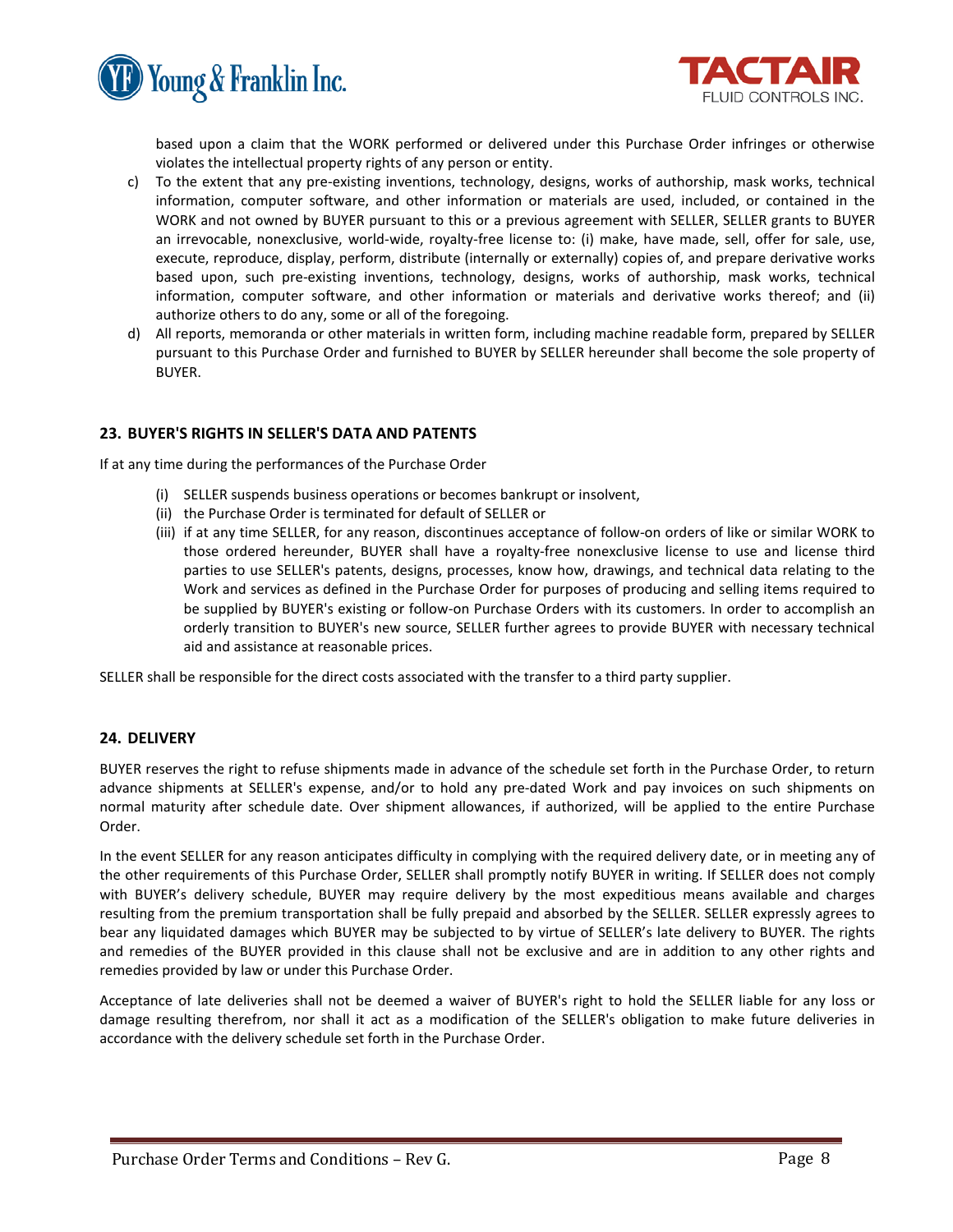



# **25. TITLE AND RISK OF LOSS**

Title to and all risk of loss of or damage to Work to be delivered hereunder shall remain on SELLER until such Work is delivered to BUYER and accepted by BUYER at the destination specified on the face of the Purchase Order. SELLER shall bear all risk of loss or damage to Work rejected by BUYER, after notice of rejection until such Work is returned to SELLER, except for loss, destruction or other damage to such rejected Work resulting from the gross negligence of officers, agents, or employees of BUYER acting within the scope of their employment. Passing of title upon delivery shall not constitute acceptance of the WORK by BUYER. All WORK to be delivered hereunder and all property to be returned to BUYER shall be free and clear of any and all liens and encumbrances whatsoever.

# **26. PACKING, MARKING AND SHIPPING**

SELLER shall comply with the latest version of BUYER's Supplemental Packaging Requirements, which can be found at either www.tactair.com/support/supplier, or at www.yf.com/support.cfm.

# **27. WARRANTY**

SELLER warrants that its Work shall conform to BUYER's specifications and to any drawings, samples, performance requirements or other descriptions furnished by BUYER, and, if ordered to SELLER's design or descriptive literature, will be fit and sufficient for the purpose intended. In any event, all Work will be new, merchantable, free from defects in material and workmanship, free from liens or encumbrances on title and with regard to WORK designed by SELLER, free from defects in design and if the WORK contains, hardware, software and firmware products, be able to accurately process date/time data (including, but not limited to, calculating, comparing, and sequencing all times and dates), and are free of viruses and other sources of network corruption. Such warranties, together with SELLER's service warranties and guarantees, if any, shall survive inspection, test, acceptance of, and payment for the Work and shall run to BUYER, its successors, assigns and customers. BUYER may, at its option, either return for credit or require prompt correction or replacement of the defective or nonconforming WORK or part thereof. Return to SELLER of such WORK and delivery to BUYER of any corrected or replaced WORK shall be at SELLER's expense. Except for latent defects, fraud or such gross mistakes as amount to fraud, WORK required to be corrected or replaced shall be subject to the provisions of this clause and the inspection clause in a manner and to the same extent as WORK originally delivered under the Purchase Order. Except for design defects where there is no time limitation on the warranty, SELLER's obligations under this clause shall apply to such defects and nonconformance as occur within five (5) years from date of final acceptance, of the Work to BUYER or to BUYER's customer, whichever is later. All warranties, express and implied, shall be construed as conditions as well as promises, and shall not be deemed to be exclusive.

# **28. EXPORT COMPLIANCE**

- a) Items, including any associated drawings or technical data, sent to the SELLER or to be delivered under this Purchase Order could be subject to U.S. Export Control laws and / or controlled by the US International Traffic in Arms Regulations (ITAR) 22 CFR Part 120-130. Items not specifically classified by BUYER on this Purchase Order as military items subject to ITAR control are assumed to be commercial items. Where SELLER maintains the design authority, SELLER agrees to notify BUYER if any deliverable under this Purchase Order is a Defense Article within the meaning of the International Traffic in Arms Regulations, 22 CFR 120-130 (ITAR).
- b) SELLER agrees to comply with all applicable U.S. export control laws and regulations, specifically including, but not limited to, the requirements of the Arms Export Control Act, 22 U.S.C.2751- 2794, including the International Traffic in Arms Regulation (ITAR), 22 C.F.R. 120 et seq.; and the Export Administration Act, 50 U.S.C. app. 2401- 2420, including the Export Administration Regulations, 15 C.F.R. 730-774; including the requirement for obtaining any export license or agreement, if applicable. Without limiting the foregoing, SELLER agrees that it will not transfer any export controlled item, data, or services, to include transfer to foreign persons employed by or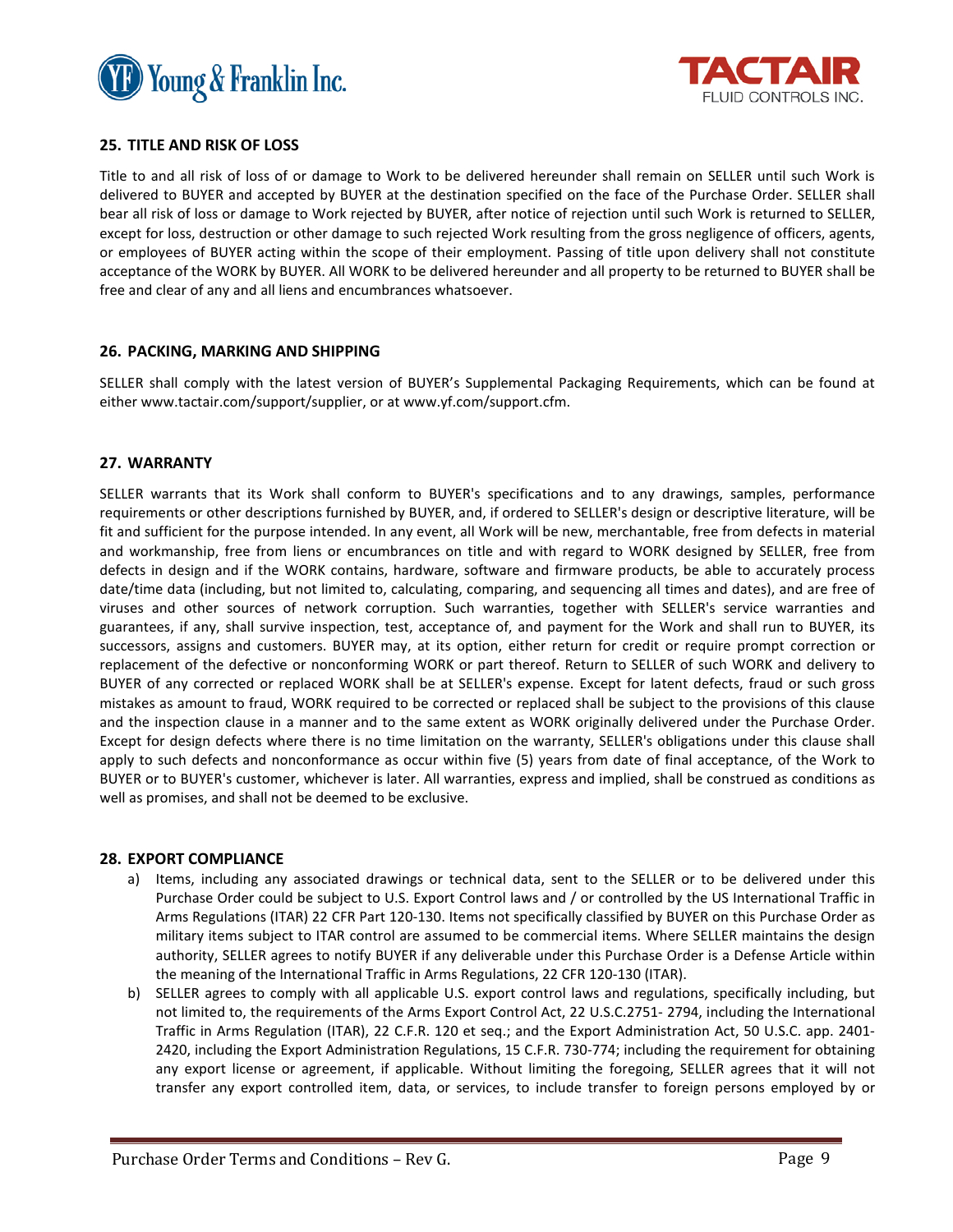



associated with, or under Contract to SELLER or SELLER's lower-tier suppliers, without the authority of an export license, agreement, or applicable exemption or exception.

- c) SELLER agrees to notify BUYER if any deliverable under this Purchase Order is restricted by export control laws or regulations. Unless otherwise specified by SELLER, SELLER warrants that no deliverable supplied under the Purchase Order is a Defense Article as defined by CFR 120.6
- d) SELLER shall immediately notify the BUYER Procurement Representative if SELLER is, or becomes, listed in any Denied Parties List or if SELLER's export privileges are otherwise denied, suspended or revoked in whole or in part by any U.S. Government entity or agency.
- e) If SELLER is engaged in the business of either exporting or manufacturing (whether exporting or not) Defense Articles or furnishing defense services, SELLER represents that it is registered with the Office of Defense Trade Controls, as required by the ITAR, and it maintains an effective export/import compliance program in accordance with the ITAR.
- f) Where SELLER is a signatory under a BUYER export license or export agreement (e.g., TAA, MLA), SELLER shall provide prompt notification to the BUYER Procurement Representative in the event of changed circumstances including, but not limited to, ineligibility, a violation or potential violation of the ITAR, and the initiation or existence of a U.S. Government investigation, that could affect the SELLER's performance under this Purchase Order.
- g) SELLER shall be responsible for all losses, costs, claims, causes of action, damages, liabilities and expense, including attorneys' fees, all expense of litigation and/or settlement, and court costs, arising from any act or omission of SELLER, its officers, employees, agents, suppliers, or subcontractors at any tier, in the performance of any of its obligations under this clause.

# **29. CONFLICT MINERALS**

Upon execution of this Agreement, SELLER represents and warrants that the Product(s) supplied to BUYER does not contain any Conflict Minerals that originate from the Democratic Republic of the Congo (DRC), or any adjoining country, as per applicable United States regulation. SELLER further represents and warrants that it has received the same representation herein from its Subcontractors, as appropriate. SELLER must promptly notify BUYER in writing if at any stage of manufacturing or production it becomes aware that any Conflict Minerals from the DRC or any adjoining country are incorporated into the Product(s) delivered to BUYER. In such case, SELLER must immediately provide to BUYER a full report in the form requested by BUYER of the referred Conflict Minerals(s) and origin. Conflict Minerals are defined as cassiterite, columbite-tantalite, gold and wolframite, as well as their derivatives and other minerals that the US Secretary of State may designate in the future.

# **30. FORCE MAJEURE AND DELAY**

- a) Whenever any event, including an actual or potential labor dispute, is delaying or threatens to delay the timely performance of the Purchase Order, SELLER shall immediately give notice thereof, including all relevant information with respect thereto, to BUYER. SELLER shall insert the substances of this clause, including this sentence, in any Purchase Order hereunder.
- b) Neither party shall be responsible for any failure or delay in the performance of this Agreement or any Purchase Order resulting from causes beyond its reasonable control and occurring without its fault or negligence, including, but not limited to, unforeseeable events such as acts of God, acts of Government, war, court order, riots, natural disasters, labor strikes, and lockouts. The delayed party shall give timely notice to the other of any such event and shall use all reasonable efforts to avoid or remove the cause and resume performance with minimum delay. The parties shall jointly prepare a contingency plan to address the potential impact of any such event.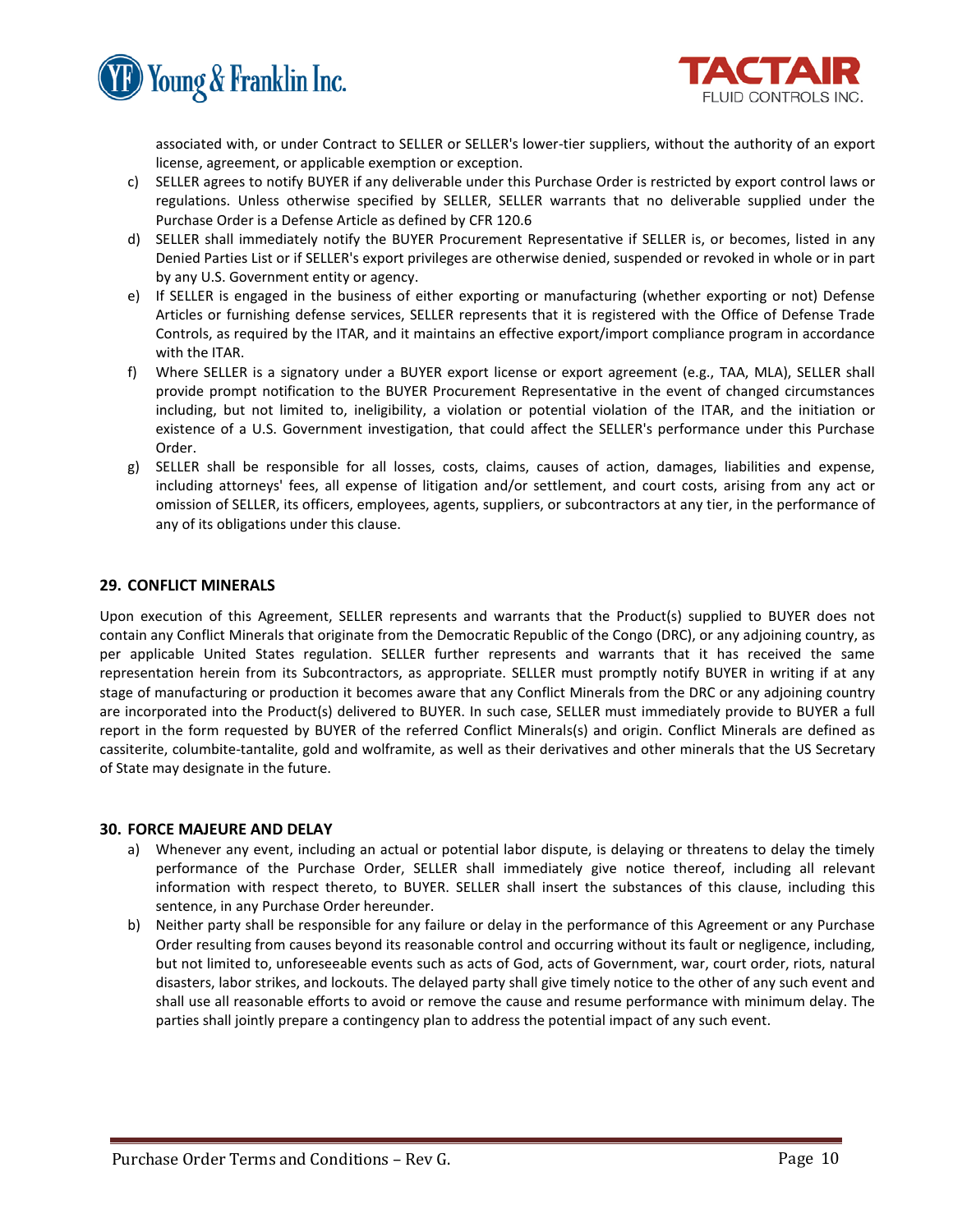



# **31. STOP WORK**

- a) SELLER shall stop WORK for up to ninety (90) days in accordance with any written notice received from BUYER, or for such longer period of time as the parties may agree and shall take all reasonable steps to minimize the incurrence of costs allocable to the WORK during the period of WORK stoppage.
- b) Within such period, BUYER shall either terminate in accordance with the provisions of this Purchase Order or continue the WORK by written notice to SELLER. In the event of a continuation, an equitable adjustment in accordance with the principles of the "Changes" clause shall be made to the price, delivery schedule, or other provision(s) affected by the WORK stoppage, if applicable, provided that the claim for equitable adjustment is made within thirty (30) days after date of notice to continue.

# **32. TERMINATION FOR CONVENIENCE**

- a) BUYER may terminate the Purchase Order for its convenience specifying the extent of termination and the effective date. In the event of such termination, SELLER shall immediately stop all Work hereunder and shall immediately cause any and all of its suppliers and subcontractors to cease work. BUYER shall reimburse SELLER only for direct and substantiated costs associated with an early termination for components or products that cannot be resold or repurposed. In the event of a termination for convenience, no claim will be allowed for any manufacture or procurement in advance of SELLER's normal lead time unless there has been prior written consent by BUYER. SELLER shall continue all WORK not terminated.
- b) For U.S. Government Purchase Orders, such termination shall be in accordance with FAR 52.249- 1 or FAR 52.249- 2 as in effect on the date of the Order. The terms "Government" and "Contracting Officer" mean BUYER and the term "Contractor" means SELLER, except if the Purchase Order is terminated as a result of a termination for convenience issued by the Government, the term "Government" does not change in FAR 52.249-2 paragraphs b(4), (6), (8) and (m). If the Purchase Order is terminated for convenience solely by BUYER, audits and examination of records, as required by BUYER shall be performed by BUYER and/or a mutually acceptable independent audit agency, the expense of which shall be shared equally by BUYER and SELLER. In FAR 52.249-2 paragraph (e), delete "1 year" and substitute "3 months" therefore.
- c) BUYER shall not be liable for consequential, special, indirect, incidental, punitive or exemplary damages, costs, expenses, or losses (including, without limitation, lost profits, unabsorbed overhead, and opportunity costs) nor shall BUYER be liable for any claim or demand against SELLER by any Third Party in connection with such termination for convenience. The provisions of this paragraph shall apply regardless of the form of action, damage, claim, liability, cost, expense, or loss, whether in Purchase Order, statute, tort (including, without limitation, negligence), or otherwise.

# **33. TERMINATION FOR DEFAULT**

- a) Time is of the essence of this Purchase order. BUYER may by written notice of default to SELLER terminate the whole or part of this contract in any one of the following circumstances:
	- (i) if SELLER fails to perform within the time specified herein or any extension thereof, except in instances of delay which are due to causes beyond the reasonable control and without the fault or negligence of SELLER and all of its suppliers, direct or indirect at every subcontract level;
	- (ii) if SELLER fails to perform any of the other agreed provisions of this contract, or so fails to make progress as to endanger performance of this contract in accordance with its terms,
	- (iii) if SELLER, in BUYER's sole judgment, violates any provision of Article 38 Business Conduct and Ethics;
	- (iv) files or has filed against it a petition in bankruptcy; or
	- (v) becomes insolvent or suffers a material adverse change in financial condition.
- b) If the termination results from circumstances (i) and (ii) above, and SELLER does not cure such failure within a period of ten (10) days or such longer period as BUYER may authorize in writing after receipt of notice from BUYER specifying such failure, BUYER may procure, upon such terms as it shall deem appropriate, Work and services similar to those so terminated, in which case SELLER shall continue performance of this Purchase Order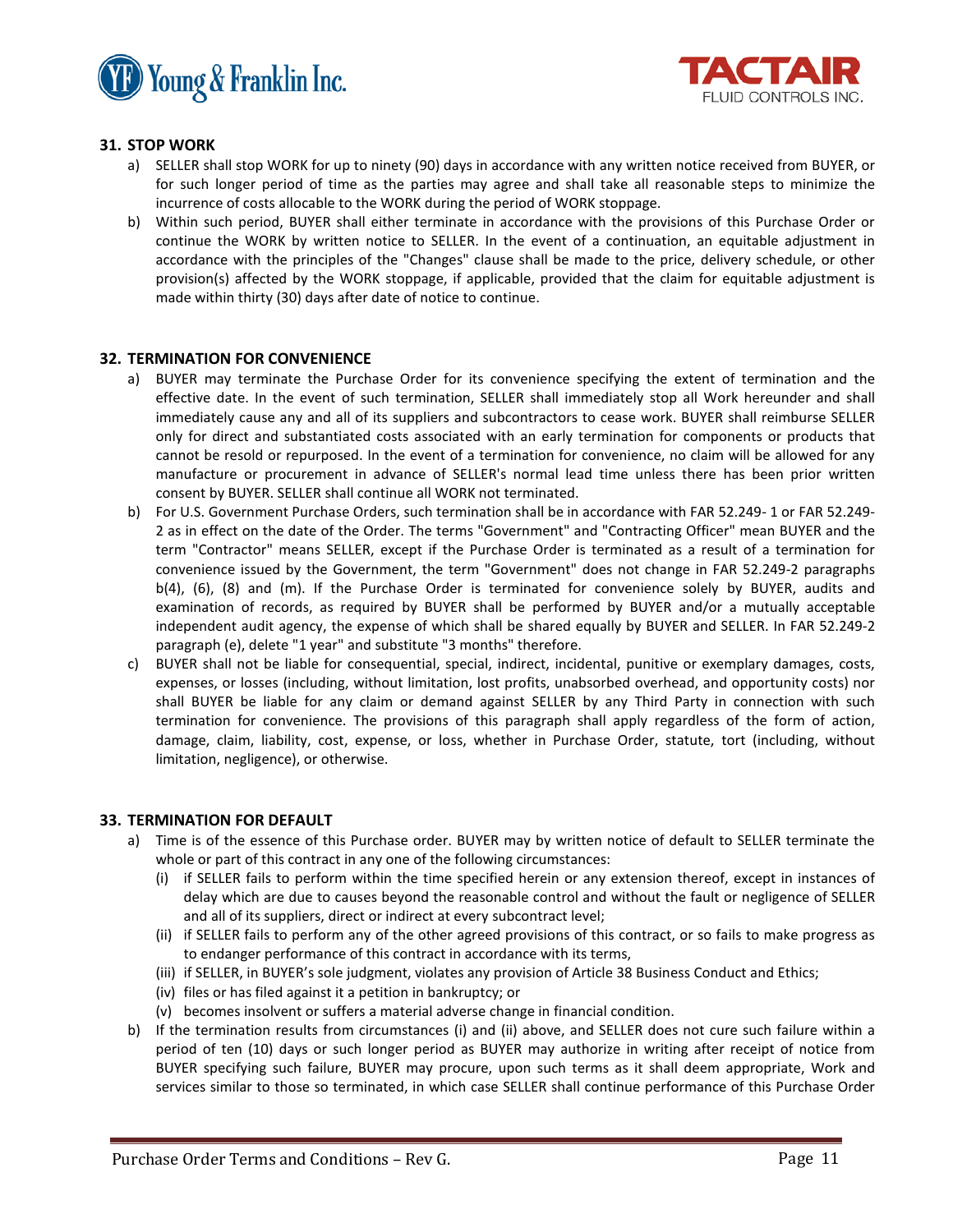



to the extent not terminated and shall be liable to BUYER for any excess costs for such similar suppliers or services. As an alternate remedy, and in lieu of termination for default, BUYER, at its sole discretion, may elect:

- (i) to extend the contract delivery schedule and/or
- (ii) to waive other deficiencies in SELLER's performance, in which case an equitable reduction in the Purchase Order price shall be negotiated.
- c) Following a termination for default of this Purchase Order, SELLER shall be compensated only for WORK actually delivered and accepted. BUYER may require SELLER to deliver to BUYER any Work and materials, manufacturing materials, and manufacturing drawings that SELLER has specifically produced or acquired for the terminated portion of this Purchase Order. BUYER and SELLER shall agree on the amount of payment for these other deliverables.
- d) Upon the occurrence and during the continuation of a default, BUYER may exercise any and all rights and remedies available to it under applicable law and equity, including without limitation, cancellation of this Purchase Order. If after termination for default under this Purchase Order, it is determined that SELLER was not in default, such termination shall be deemed a termination for convenience.

# **34. FALSE CLAIMS AND INDEMNITY**

The SELLER shall indemnify the BUYER for any costs or damages incurred and any payments made by BUYER resulting from false claims submitted by the SELLER under the Purchase Order or as a result of a SELLER's misrepresentation of fact or fraud relating to any claim or dispute arising under or related to the Purchase Order.

#### **35. INDEMNIFICATION AND INSURANCE**

- a) SELLER shall be responsible for and hold harmless BUYER and its customers from and against all losses, costs, claims, causes of action, damages, liabilities, and expenses, including reasonable attorneys' fees, all expenses of litigation and/or settlement, and court costs, arising from any act or omission of SELLER, its officers, employees, agents, suppliers, or subcontractors at any tier, in the performance of any of its obligations under this Contract.
- b) If, in the course of the performance of the Purchase Order, SELLER, its agents, employees, or sub-tier suppliers enter upon premises occupied by or under control of BUYER or any of its customers or suppliers, SELLER shall take all necessary precautions to prevent occurrences of any injury, including death, to any person or any damage to any property arising out of any act or omissions of SELLER, its agents, employees, or sub-tier suppliers. SELLER shall indemnify, defend and hold BUYER harmless from and against, any liability, losses, damages, claims and expenses arising out of or connected with any act or omission of the SELLER, its agents, employees, or sub-tier suppliers except for injury or damage due solely to BUYER's gross negligence or willful misconduct.
- c) SELLER shall maintain general liability, property damage, Workers' Compensation, and automobile liability insurance as will protect BUYER from any such risks. The minimum required amounts are as set forth below, unless otherwise agreed in writing between the parties:
	- Workers' Compensation covering all SELLER Personnel in accordance with applicable Statutory requirements and Employer's Liability Insurance in an amount of not less than \$1,000,000 per accident for bodily injury by accident, \$1,000,000 policy limit by disease and \$1,000,000 per employee for bodily injury by disease.
	- Automobile liability, including owned or rented automobiles, with minimum limits of \$1,000,000 per occurrence and \$1,000,000 annual aggregate.
	- Commercial General Liability Insurance written on an occurrence form including coverage for bodily injury, property damage, products and completed operations, personal injury, advertising injury and contractual liabilities arising out of any and all services provided by Agency under this Agreement with minimum limits of \$1,000,000 per occurrence and \$2,000,000 annual aggregate.
	- Umbrella/Excess Liability with policy limits of not less than \$3,000,000 per occurrence and annual aggregate, as excess over general liability, automobile liability and employer's liability. In addition to including the general policy provisions required below, the terms and conditions of the policy must be at least as broad as the underlying general liability, automobile liability and employers' liability policies required herein.
	- Upon BUYER's request, SELLER shall provide a certificate of insurance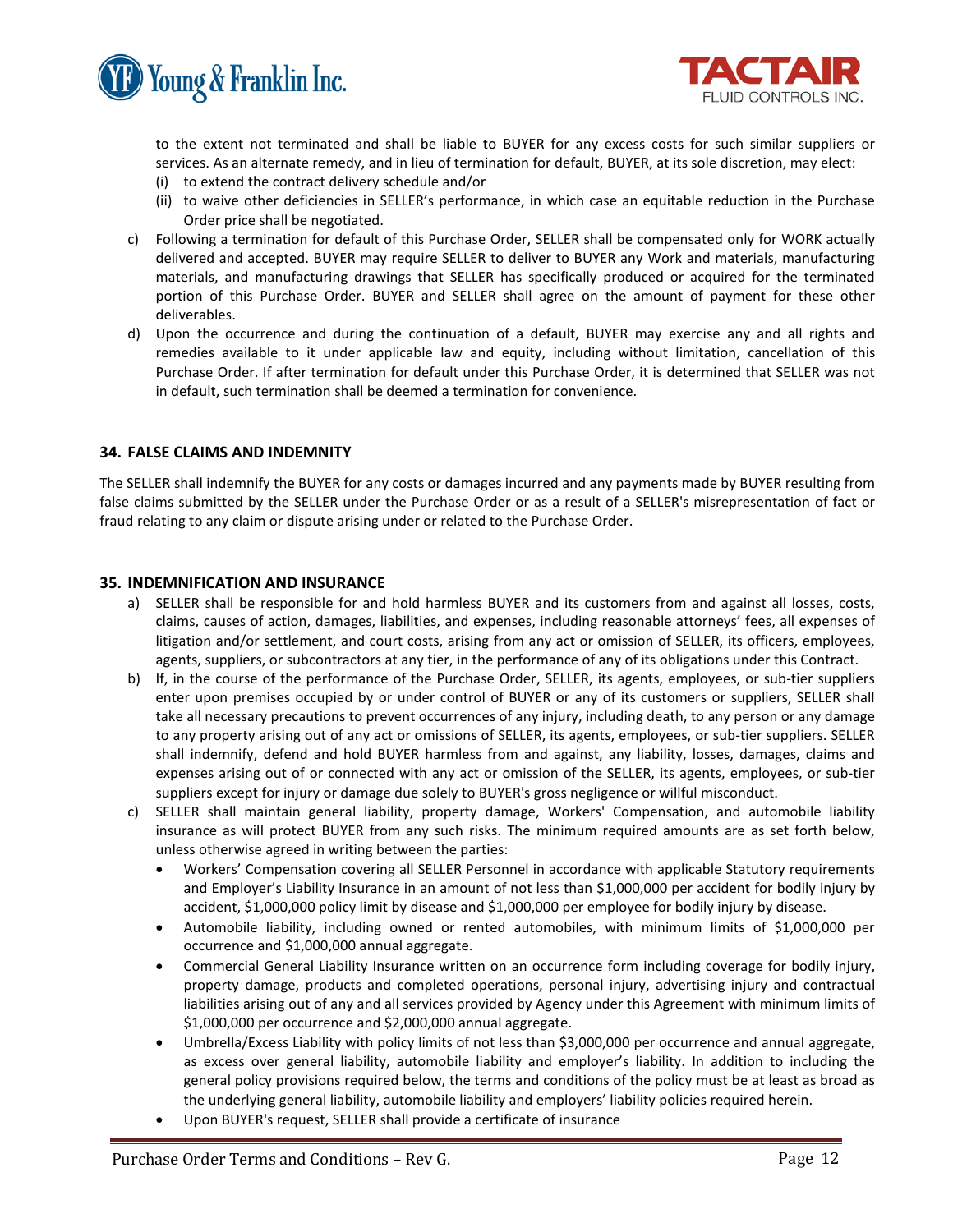



# **36. LIMITATIONS OF LIABILITY**

Notwithstanding any other provision of the Purchase Order, BUYER's maximum liability to SELLER shall not exceed the purchase price of the Purchase Order. Any action against BUYER under the Purchase Order or related to its subject matter must be brought within one year after the cause of action accrues. If BUYER breaches or otherwise fails to perform any obligations under the Purchase Order, BUYER shall not be liable for consequential, special, indirect, incidental, punitive or exemplary damages, costs, expenses, or losses (including, without limitation, lost profits and opportunity costs) nor shall BUYER be liable for any claim or demand against SELLER by any Third Party. The provisions of this paragraph shall apply regardless of the form of action, damage, claim, liability, cost, expense, or loss, whether in Purchase Order, statute, tort (including, without limitation, negligence), or otherwise.

# **37. ADVERTISING / RELEASE OF INFORMATION**

Unless the prior written consent of BUYER is obtained, SELLER shall not in any manner advertise or publish or release for publication any statement mentioning BUYER or the fact that SELLER has furnished WORK and/or services to BUYER required by the Purchase Order, or quote the opinion of any employees of BUYER. SELLER shall not disclose any information relating to the Purchase Order, except to the extent necessary for performance. BUYER shall be solely responsible for all liaison and coordination with the BUYER's customer, including the U. S. Government, as it affects the Purchase Order.

#### **38. APPLICABLE LAW AND DISPUTES**

- a) SELLER, in the performance of this Contract, agrees to comply with all applicable local, state, and federal laws, orders, rules, regulations, and ordinances. SELLER shall procure all licenses/permits, pay all fees, and other required charges and shall comply with all applicable guidelines and directives of any local, state, and/or federal governmental authority. SELLER shall indemnify, defend and hold BUYER harmless from, and reimburse it for any and all costs, damages and expenses (including reasonable attorneys' fees) suffered or occasioned to it through any failure of SELLER to comply with any laws, orders, rules, regulations or ordinances.
- b) The laws of the State of New York, (without regards to its conflicts of laws provisions) shall govern any dispute arising under or related to the Purchase Order. However, if the Purchase Order is placed under a U.S. Government prime or higher tier Purchase Order, the Federal Law of Government Contracts as enumerated and applied by the Federal courts and the Agency Boards of Contract Appeals shall apply. Pending the resolution of any disputes, SELLER shall proceed as directed by BUYER. If the dispute arises out of a difference in interpretation between the parties as to the performance requirements of this Order, then SELLER shall continue performance as determined by the BUYER.

#### **39. BUSINESS CONDUCT AND ETHICS**

- a) BUYER expects all of its suppliers to maintain the highest standards of professionalism and integrity in the performance of all business dealings. All Work must be performed in an ethical manner and in accordance with Purchase Order requirements and specifications, and all applicable government laws and regulations.
- b) BUYER's goal is to cultivate mutually beneficial and professional relationships with our suppliers. In doing so, it is imperative that BUYER and SELLER maintain an honest, objective and efficient procurement process. BUYER and SELLER must avoid actual and perceived improper conduct in all business dealings. Any situation that could impair objectivity, impartiality or the ability to make sound, ethical business decisions is a conflict of interest. Avoiding the appearance of a conflict of interest is as important as avoiding an actual conflict because others tend to judge a situation by what they perceive.
- c) BUYER may, by written notice to SELLER, terminate this Purchase Order for default if BUYER has reasonable cause to believe that SELLER has engaged in improper or unethical conduct such as, but not limited to, the offering or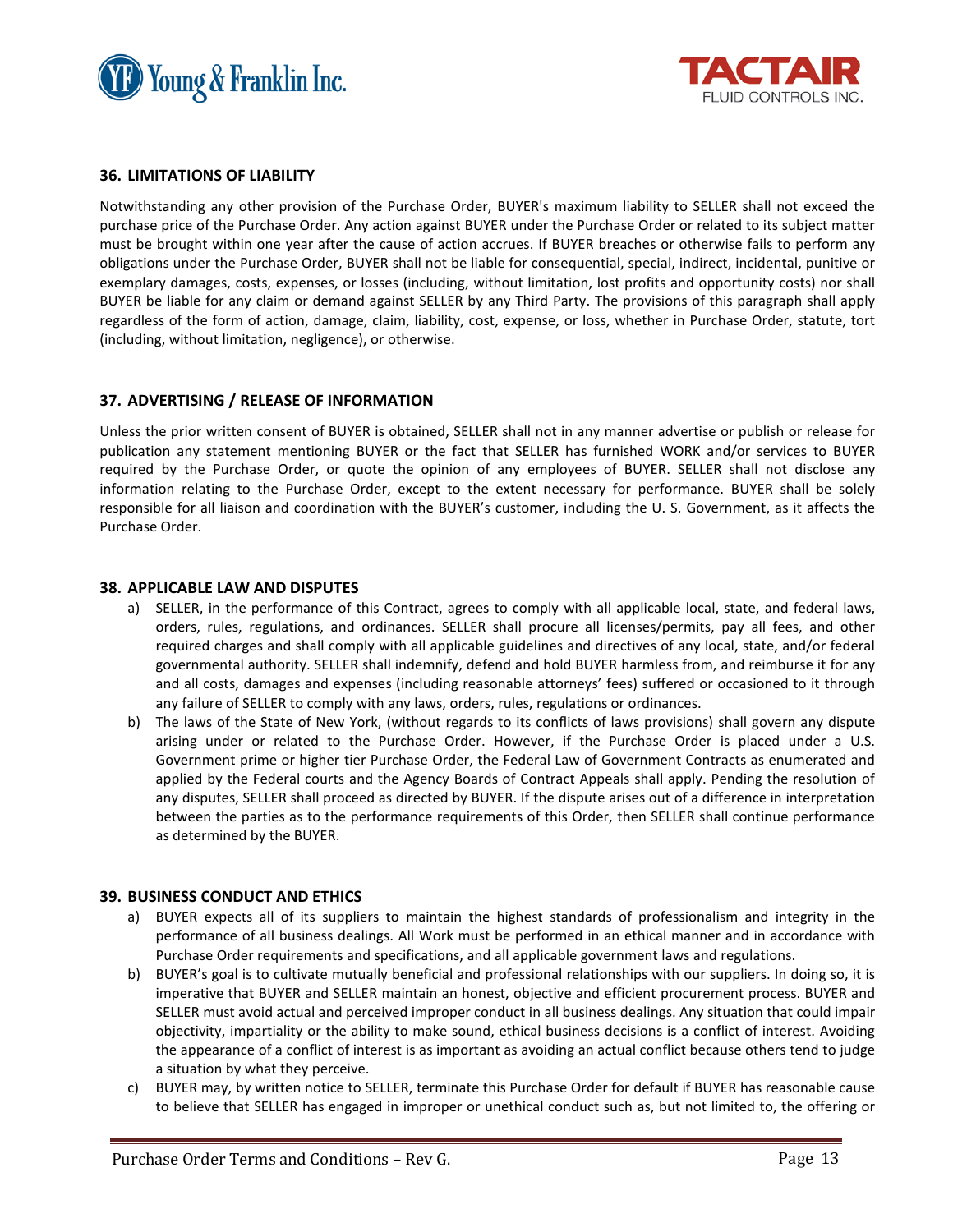



providing of gratuities or kickbacks by SELLER, or any agent or representative of SELLER, to any officer, employee or representative of BUYER with a view toward securing business or securing favorable treatment with respect to awarding, amending or the making of any determination with respect to the performance of this Purchase Order.

d) SELLER shall not recruit, or induce, BUYER's permanent employees whose area of direct responsibility is related to this Order to become employees of SELLER during the term of this Order or for a period of twelve (12) months thereafter.

# **40. NOTIFICATION OF DEBARMENT / SUSPENSION / LOSS OF ACCREDITATION STATUS**

SELLER shall provide immediate notice to BUYER in the event of being suspended, debarred or declared ineligible by any Department or other Federal Agency, or upon receipt of a notice of proposed debarment from any Department or other Federal Agency, or loss of a third party accreditation, during the performance of this Purchase Order.

# **41. CODE OF BASIC WORKING CONDITIONS AND HUMAN RIGHTS**

BUYER is committed to providing a safe and secure working environment and the protection and advancement of basic human rights in its worldwide operations. In furtherance of this commitment, BUYER requires SELLER to conduct its operations in a manner that is fully compliant with all applicable laws and regulations pertaining to fair wages and treatment, freedom of association, personal privacy, collective bargaining, workplace safety and environmental protection. Further, any material violation of law by SELLER relating to basic working conditions and human rights, including laws regarding slavery and human trafficking, of the country or countries in which SELLER is performing work under this Contract may be considered a material breach of this Contract for which BUYER may elect to cancel any open orders between BUYER and the SELLER, for cause, in accordance with the provision of this order entitled "TERMINATION FOR DEFAULT" or exercise any other right of BUYER for an Event of Default under this Contract.

#### **42. ANTI-TRAFFICKING**

SELLER, all of its employees, agents and affiliates shall at minimum be compliant with US regulation FAR52.222-50 combatting trafficking in persons (If local laws are more stringent, these regulations should control the level of compliance required). SELLER shall make this requirement apply to its direct suppliers and sub-suppliers and require them to do the same with lower tiers of suppliers.

# **43. CHILD & COMPULSORY LABOR**

SELLER, all of its employees, agents and affiliates shall use no child labor, i.e. under 15 years old and direct its suppliers and sub-suppliers to enact similar policies. SELLER shall also ensure that none of its employees are forced to perform work without adequate payments for their work.

# **44. EQUAL EMPLOYMENT OPPORTUNITY / AFFIRMATIVE ACTION COMPLIANCE:**

SELLER, its suppliers and sub-suppliers shall abide by the requirements of 41 CFR 60-1.4(a), 60-300.5(a) and 60-741.5(a). These regulations prohibit discrimination against qualified individuals based on their status as protected veterans or individuals with disabilities, and prohibit discrimination against all individuals based on their race, color, religion, sex, sexual orientation, gender identity or national origin, or for inquiring about, discussing, or disclosing information about compensation. Moreover, these regulations require that covered prime contractors and subcontractors take affirmative action to employ and advance in employment individuals without regard to race, color, religion, sex, sexual orientation, gender identity, national origin, disability or veteran status.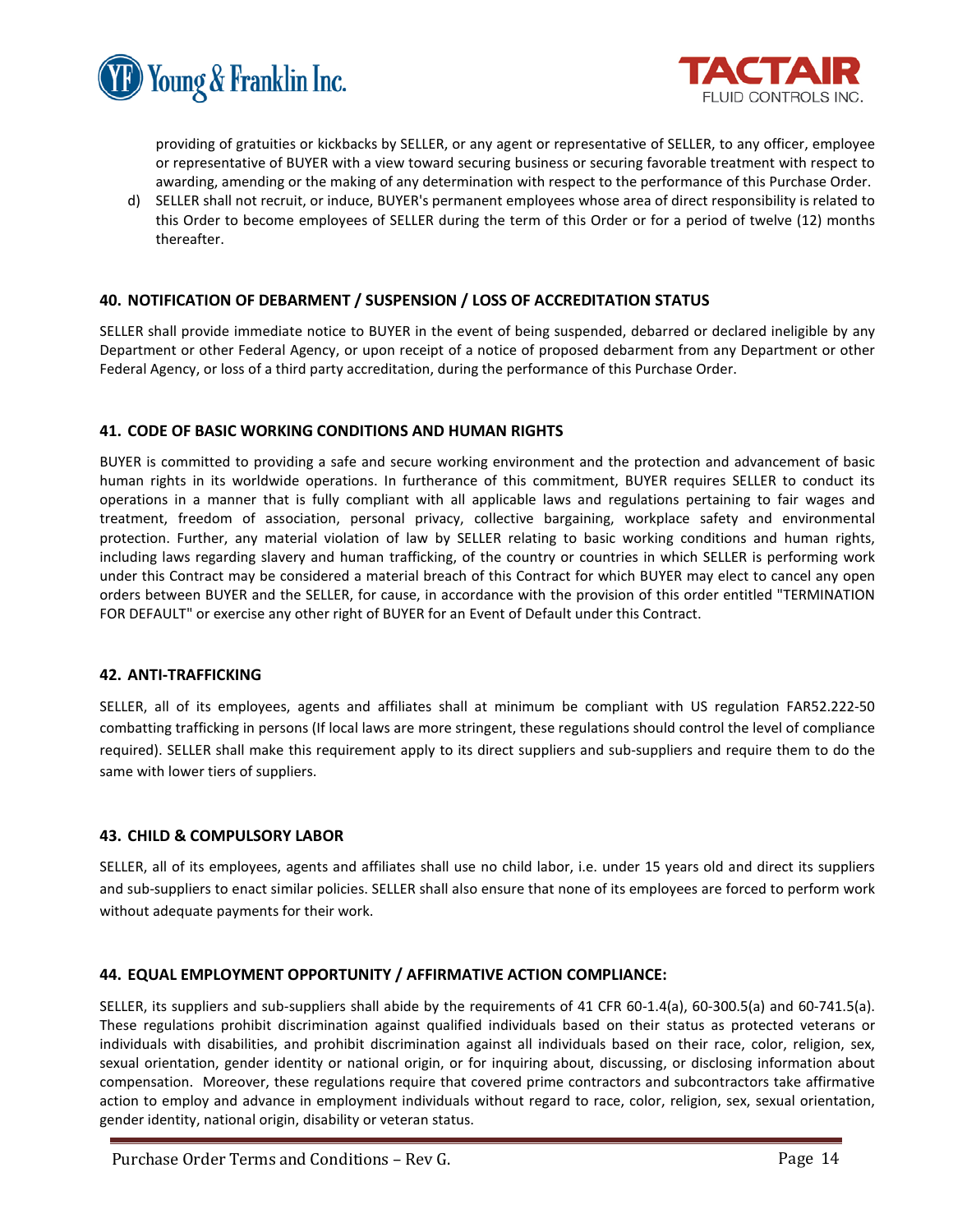



#### **45. NATIONAL LABOR RELATIONS ACT (if applicable)**

SELLER and its suppliers and sub-suppliers that are not exempt from the National Labor Relations Act and have contracts, subcontracts or purchase orders subject to Executive Order 13496 must satisfy the requirements of that order and its implementing regulations at 29 CFR Part 471, Appendix A to Subpart A to be in compliance with the Law.

#### **46. ENVIRONMENTAL**

SELLER agrees to comply with all local, state and federal statutes, ordinances, rules and regulations governing the environment and the handling, storage, spillage, reporting remediation, cleanup, disposal and transportation of hazardous, toxic, polluting or contaminating substances at all times during the entire term of this order. SELLER also agrees to obtain at SELLER's expense, all licenses or permits necessary for its operations and performance of its obligations under this order in compliance with environmental laws. SELLER agrees to making these requirements apply to its direct suppliers and sub-suppliers and requiring them to do the same with lower tiers of suppliers

SELLER and all individuals that SELLER assigns or sub-contractors with to perform work or services at BUYER's facilities shall comply with BUYER's safety regulations and all occupational health and safety and environmental legislation and all industry standards

#### **47. SAFETY**

SELLER agrees to maintain a safety management system that meets local standards and regulations. SELLER shall notify BUYER in advance of any hazardous chemical that supplier plans to bring onto BUYER's premises by providing a Material Safety Data Sheet

#### **48. ANTI-BRIBERY**

SELLER (which for purposes of this section shall include all of its employees, agents and affiliates) agrees that it will not bribe, attempt to bribe or accept bribes from, any government officials or employee, public international organizations, politicians, political parties or private individuals or entities. SELLER acknowledges and agrees that it is familiar with and will abide by the anti-bribery laws in the countries in which it does business. SELLER attest that it is taking similar actions with its supply base to ensure compliance with Anti-Bribery laws.

# **49. WAIVERS, APPROVALS, AND REMEDIES**

- a) Failure by either party to enforce any of the provisions of this Purchase Order or applicable law shall not constitute a waiver of the requirements of such provisions or law, or as a waiver of the right of a party thereafter to enforce such provision or law.
- b) BUYER's approval of documents shall not relieve SELLER of its obligation to comply with the requirements of this Purchase Order.
- c) The rights and remedies of either party in this Purchase Order are cumulative and in addition to any other rights and remedies provided by law or in equity.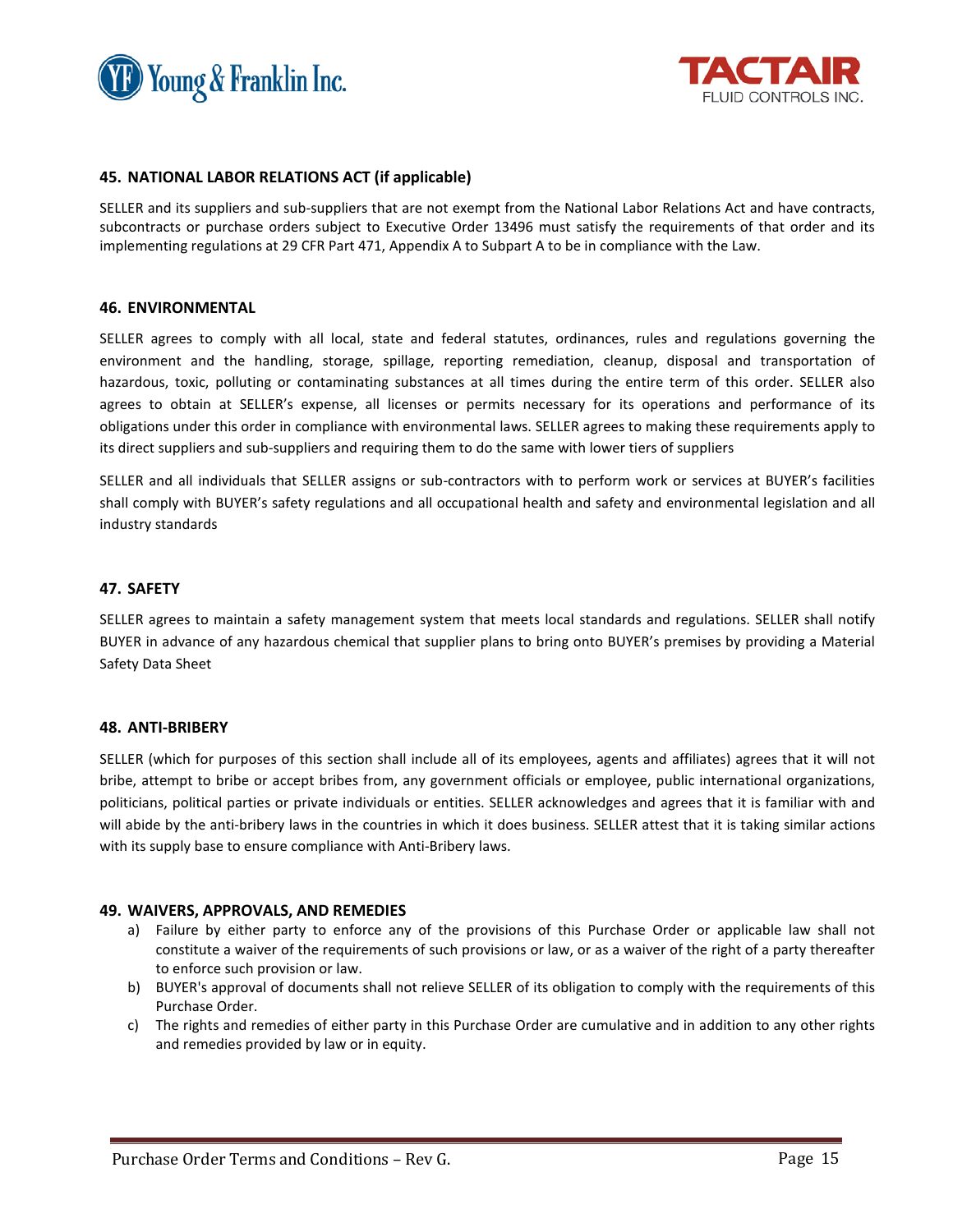



# **50. SEVERABILITY**

If any harm or provision of the Purchase Order is determined to be invalid or unenforceable, such determination shall not affect the validity of the remaining terms and conditions, and these terms and conditions shall be modified only to the extent necessary to amend the non-conforming or invalid provision.

# **51. SURVIVABILITY**

If this Purchase Order expires, is completed, or is terminated, SELLER shall not be relieved of those obligations contained in the following clauses:

- Applicable Law and Disputes
- Counterfeit Parts Prevention
- Electronic Contracting
- Export Compliance
- Independent Contractor Relationship
- Drawings, Specifications and Technical Information
- Indemnification and Insurance
- Intellectual Property
- Advertising / Release of Information
- **Warranty**

# **52. ENTIRE AGREEMENT**

This Order, including attachments hereto, constitutes the entire understanding and agreement between the parties with respect to the subject matter hereof and supersedes all prior representations and understandings, whether oral or written. However, nothing herein will be construed as a limitation or exclusion of any right or remedy available to BUYER by law.

# **53. CONDITIONS APPLICABLE TO ORDERS PLACED UNDER UNITED STATES GOVERNMENT CONTRACTS (Applicable to Tactair Orders Only)**

- a) SELLER agrees that upon BUYER's request, it will from time to time enter into amendments of this Purchase Order to incorporate additional provisions herein or to change the provisions hereof, as BUYER may reasonably deem necessary in order to comply with the provisions of any United States Government prime Purchase Order(s) or with the provisions of amendments to the prime Purchase Order(s) under which this Purchase Order is issued. If any such amendment to this Purchase Order causes an increase or decrease in the cost of this Purchase Order, or the time required for performance of this Purchase Order, an equitable adjustment shall be made in the price or delivery schedule, or both, in accordance with the provisions of the "Changes" clause of this Purchase Order.
- b) If the Purchase Order is placed under a United States Government contract, or a subcontract under any United States Government contract, the Following clauses of the Federal Acquisition Regulation (FAR) and of the Department of Defense FAR Supplement (DFARS), as applicable, are hereby incorporated by reference. However, whenever any clause includes a requirement for the settlement of disputes between the parties in accordance with the "Disputes" clause, the dispute shall be disposed of in accordance with Article 34, entitled "Applicable Law and Disputes". Clauses referenced below shall be those in effect on the effective date of the Purchase Order. If there is a conflict or addition to a clause in effect on the effective date of the Purchase Order and a clause of the Prime Contract, the Prime Contract clause shall govern. Wherever necessary to make the context of the clauses set forth below applicable to the Purchase Order, the term "Contractor" shall mean SELLER, the term "Contract" shall mean the Purchase Order, and the terms "Government," "Contracting Officer" and equivalent phrases shall mean BUYER, except the terms "Government" and "Contracting Officer" do not change: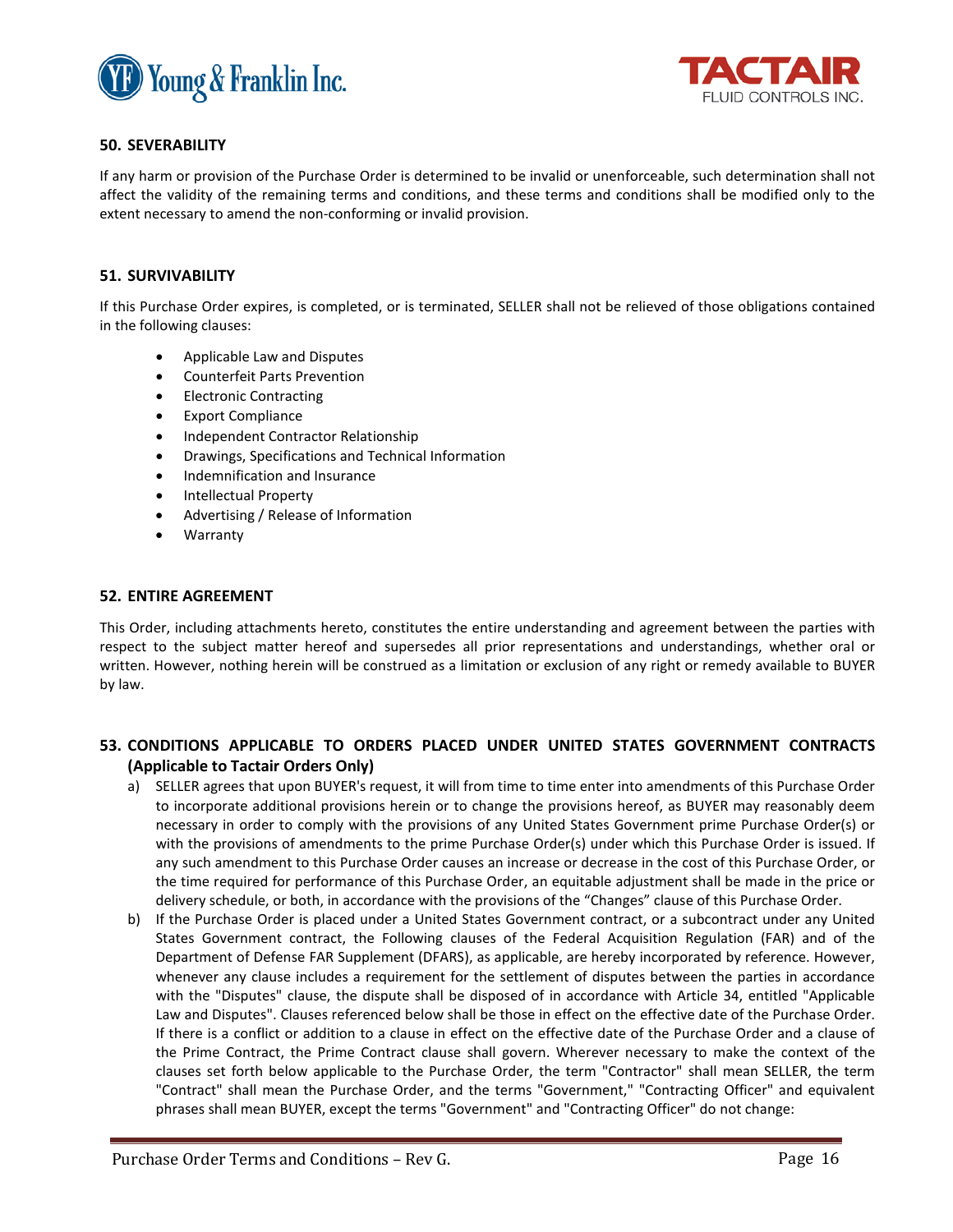



- (i) In the phrases "Government Property," "Government Owned Property," "Government Equipment" and "Government Owned Equipment,"
- (ii) When a rights act, authorization, or obligation can be granted or performed only by the Government or the prime Purchase Order Contracting Officer or his duly authorized representative,
- (iii) When the title to property is to be transferred directly to the Government.

# **A. Federal Acquisition Regulations (FAR)**

| <b>FAR Clause</b> |                                                                                                                                      |        |  |
|-------------------|--------------------------------------------------------------------------------------------------------------------------------------|--------|--|
| No.               | <b>Title</b>                                                                                                                         |        |  |
| $9.405 - 2$       | Restrictions on Subcontracting                                                                                                       |        |  |
| 52.202-1          | Definitions                                                                                                                          |        |  |
| 52.203-2          | Certificate of Independent Price Determination                                                                                       |        |  |
| 52.203-3          | Gratuities                                                                                                                           |        |  |
| 52.203-5          | Covenant against Contingent Fees                                                                                                     |        |  |
| 52.203-6          | Restrictions on Subcontractor Sales to Government                                                                                    |        |  |
| 52.203-7          | Anti-Kickback Procedures                                                                                                             |        |  |
| 52.203-10         | Price or Fee Adjustment for Illegal or Improper Activity                                                                             |        |  |
| 52.203-19         | Prohibition on Requiring Certain Internal Confidentiality Agreements or Statements                                                   |        |  |
| 52.204-2          | <b>Security Requirements</b>                                                                                                         |        |  |
| 52.204-7          | <b>System for Award Management</b>                                                                                                   |        |  |
| 52.204-8          | Annual Representations and Certifications                                                                                            |        |  |
| 52.204-9          | Personal Identity Verification of Contractor Personnel                                                                               |        |  |
| 52.204-10         | Reporting Executive Compensation and First-Tier Subcontract Awards                                                                   |        |  |
| 52.204-13         | System for Award Management Maintenance                                                                                              | $\ast$ |  |
| 52.204-16         | Commercial and Government Entity Code Reporting                                                                                      |        |  |
| 52.204-18         | Commercial and Government Entity Code Maintenance                                                                                    |        |  |
| 52.204-19         | Incorporation by Reference of Representations and Certifications                                                                     |        |  |
| 52.204-21         | Basic Safeguarding of Covered Contractor Information Systems                                                                         |        |  |
| 52.204-23         | Prohibition on Contracting for Hardware, Software, and Services Developed or Provided by<br>KASPERSKY LAB and Other Covered Entities |        |  |
| 52.204-24         | Representation Regarding Certain Telecommunications and Video Surveillance Services or<br>Equipment                                  |        |  |
| 52.204-25         | Prohibition on Certain Telecommunication and Video Surveillance Services or Equipment                                                |        |  |
| 52.204-26         | Covered Telecommunications Equipment or Services Representation                                                                      | $\ast$ |  |
| 52.209-1          | <b>Qualification Requirements</b>                                                                                                    |        |  |
| 52.209-6          | Protecting the Governments Interest when Subcontracting with Contractors Debarred,<br>Suspended or Proposed for Suspension           |        |  |
| 52.209-10         | Prohibition on Contracting with Inverted Domestic Corporations                                                                       | $\ast$ |  |
| 52.211-5          | <b>Material Requirements</b>                                                                                                         | $\ast$ |  |
| 52.211-14         | Notice of Priority Rating for National Defense, Emergency Preparedness, and Energy<br>Program Use (Apr 2008)                         |        |  |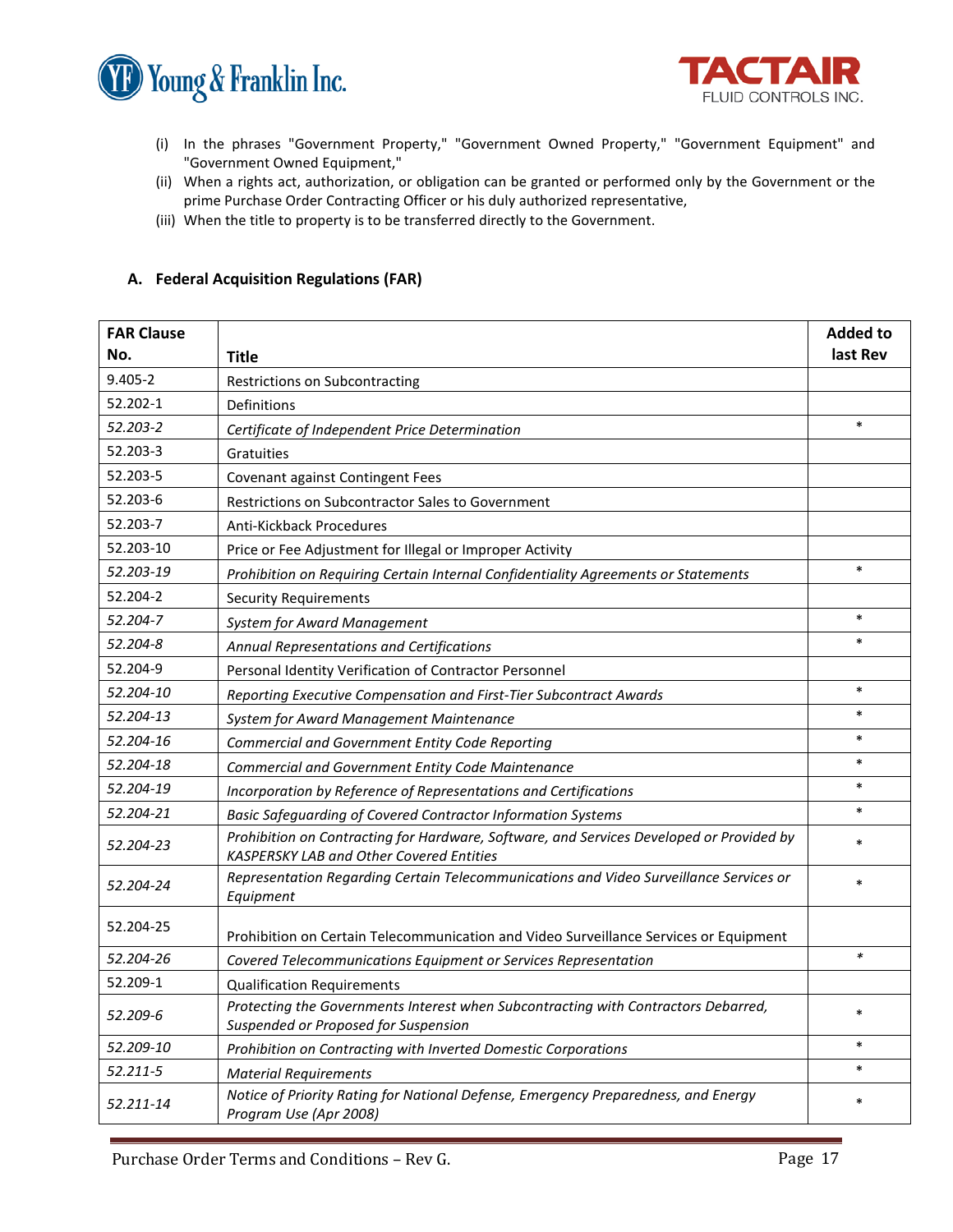



| 52.211-15 | Defense Priority and Allocation Requirements                                     |                  |  |
|-----------|----------------------------------------------------------------------------------|------------------|--|
| 52.211-17 | Delivery of Excess Quantities                                                    |                  |  |
| 52.212-3  | Offeror Representations and Certifications- Commercial Items                     |                  |  |
| 52.213-4  | Terms and Conditions-Simplified Acquisitions (Other than Commercial Items)       | $\ast$           |  |
| 52.215-1  | Instructions to Offerors - Competitive Acquisition.                              |                  |  |
| 52.215-2  | Audit and Records - Negotiation                                                  |                  |  |
| 52.215-8  | Order of Precedence - Uniform Contract Format                                    | $\ast$           |  |
| 52.215-10 | Price Reduction for Defective Certified Cost or Pricing Data                     |                  |  |
| 52.215-11 | Price Reduction for Defective Certified Cost or Pricing Data - Modifications     |                  |  |
| 52.215-12 | Subcontractor Certified Cost or Pricing Data                                     |                  |  |
| 52.215-13 | Subcontractor Certified Cost or Pricing Data - Modifications                     |                  |  |
| 52.215-14 | Integrity of Unit Prices                                                         |                  |  |
| 52.215-16 | <b>Facilities Capital Cost of Money</b>                                          |                  |  |
| 52.215-19 | Notification of Ownership Changes                                                |                  |  |
| 52.215-22 | Limitations on Pass - Through Charges - Identification of Subcontract Effort.    |                  |  |
| 52.219-8  | <b>Utilization of Small Business Concerns</b>                                    |                  |  |
| 52.219-9  | <b>Small Business Subcontracting Plan</b>                                        |                  |  |
| 52.219-28 | Post-Award Small Business Program Rerepresentation                               | $\ast$           |  |
| 52.222-1  | Notice to Government of Labor Disputes                                           |                  |  |
| 52.222-3  | Convict Labor (E.O.11755).                                                       |                  |  |
| 52.222-4  | Contract Work Hours and Safety Standard Act - Overtime Compensation              |                  |  |
| 52.222-19 | Child Labor - Cooperation with Authorities and Remedies (Deviation 2020-Q0019)   | $\ast$           |  |
| 52.222-20 | Contracts for Materials, Supplies, Articles, and Equipment                       |                  |  |
| 52.222-21 | Prohibition of Segregated Facilities                                             |                  |  |
| 52.222-26 | <b>Equal Opportunity</b>                                                         |                  |  |
| 52.222-29 | Notification of Visa Denial                                                      | $\ast$           |  |
| 52.222-35 | <b>Equal Opportunity for Veterans</b>                                            |                  |  |
| 52.222-36 | Affirmative Action for Workers with Disabilities                                 |                  |  |
| 52.222-37 | <b>Employment Reports on Veterans</b>                                            |                  |  |
| 52.222-38 | Compliance with Veterans' Employment Reporting Requirements                      |                  |  |
| 52.222-41 | Service Contract Labor Standards                                                 | $\ast$           |  |
| 52.222-50 | <b>Combating Trafficking in Persons</b>                                          | $\ast$           |  |
| 52.222-55 | Minimum Wages Under Executive Order 13658                                        | $\ast$           |  |
| 52.222-62 | Paid Sick Leave Under Executive Order 13706 (E.O. 13706)                         | $\ast$           |  |
| 52.223-3  | Hazardous Material Identification and Material Safety Data                       |                  |  |
| 52.223-10 | <b>Waste Reduction Program</b>                                                   |                  |  |
| 52.223-11 | Ozone-Depleting Substances and High Global Warming Potential Hydrofluorcarbons   | $\ast$           |  |
| 52.223-18 | Encouraging Contractor Policies to Ban Text Messaging while Driving              | $\ast$           |  |
| 52.223-20 | Aerosols                                                                         | $\ast$<br>$\ast$ |  |
| 52.223-21 | Foams                                                                            |                  |  |
| 52.223-22 | Public Disclosure of Greenhouse Gas Emissions and Reduction Goals-Representation |                  |  |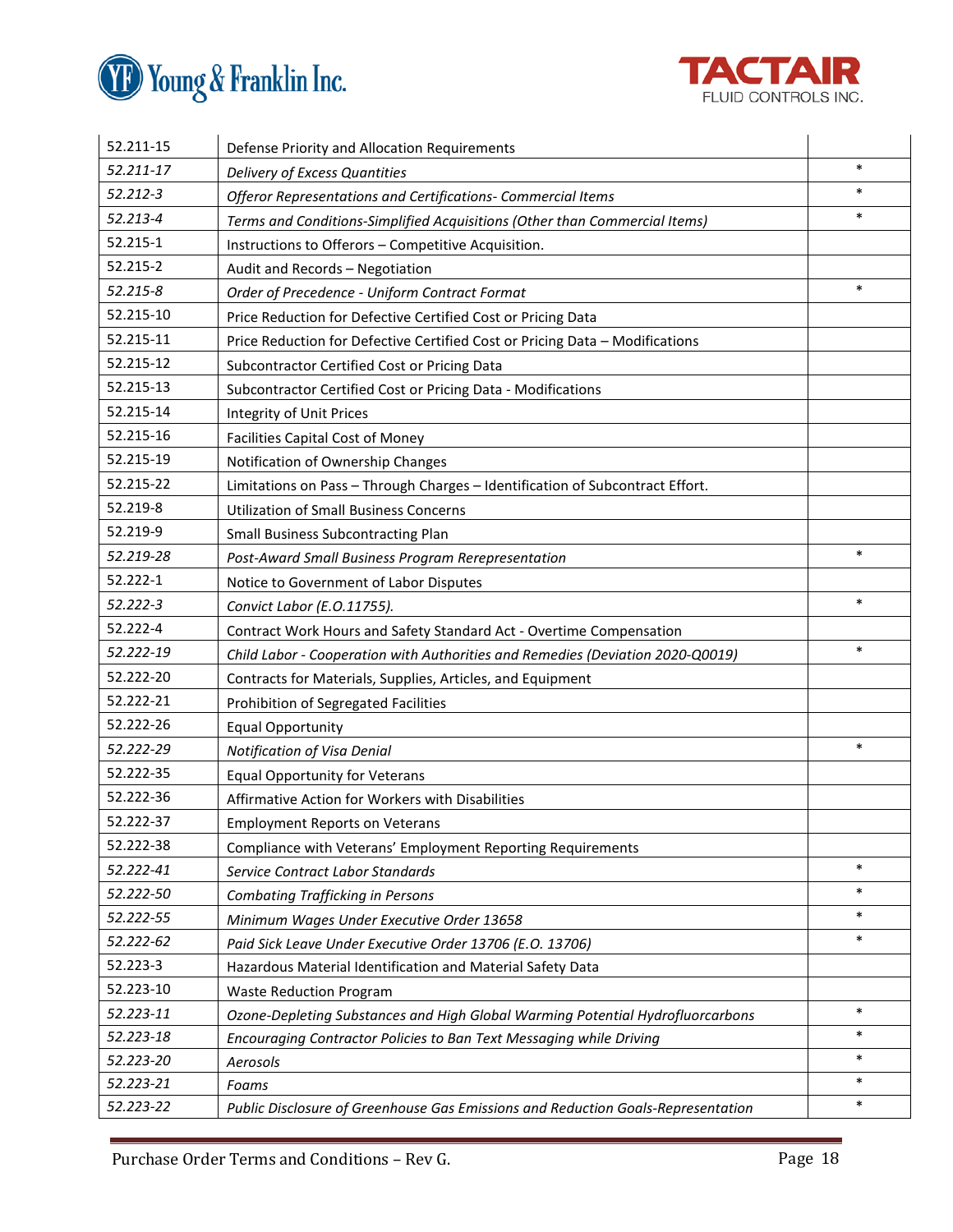



| 52.224-2  | Privacy Act                                                              |        |  |  |
|-----------|--------------------------------------------------------------------------|--------|--|--|
| 52.224-3  | <b>Privacy Training</b>                                                  |        |  |  |
| 52.225-1  | <b>Buy American Act -Supplies</b>                                        |        |  |  |
| 52.225-13 | Restrictions on Certain Foreign Purchases                                |        |  |  |
| 52.225-18 | Place of Manufacture                                                     |        |  |  |
| 52.227-1  | Authorization and Consent                                                |        |  |  |
| 52.227-2  | Notice and Assistance Regarding Patent and Copyright Infringement        |        |  |  |
| 52.227-3  | Patent Indemnity                                                         |        |  |  |
| 52.227-11 | Patent Rights - Ownership by the Contractor                              |        |  |  |
| 52.229-4  | Federal, State, and Local Taxes (State and Local Adjustments)            |        |  |  |
| 52.230-3  | Disclosure and Consistency of Cost Accounting Practices                  |        |  |  |
| 52.232-1  | Payments                                                                 |        |  |  |
| 52.232-11 | Extras                                                                   |        |  |  |
| 52.232-23 | <b>Assignment of Claims</b>                                              | $\ast$ |  |  |
| 52.232-25 | <b>Prompt Payment</b>                                                    | $\ast$ |  |  |
| 52.232-39 | Unenforceability of Unauthorized Obligations                             |        |  |  |
| 52.232-40 | Providing Accelerated Payments to Small Business Subcontractors          |        |  |  |
| 52.233-1  | <b>Disputes</b>                                                          |        |  |  |
| 52.242-17 | Government Delay of Work                                                 |        |  |  |
| 52.243-1  | Changes - Fixed-Price                                                    |        |  |  |
| 52.244-6  | Subcontracts for Commercial Items                                        |        |  |  |
| 52.245-1  | <b>Government Property</b>                                               |        |  |  |
| 52.245-2  | Government Property Installation Operation Services                      |        |  |  |
| 52.246-1  | <b>Contractor Inspection of Supplies</b>                                 |        |  |  |
| 52.246-2  | Inspection of Supplies Fixed Price                                       | $\ast$ |  |  |
| 52.246-4  | Inspection of Services - Fixed-Price                                     |        |  |  |
| 52.246-11 | Higher-Level Contract Quality Requirement                                | $\ast$ |  |  |
| 52.246-16 | <b>Responsibility for Supplies</b>                                       | $\ast$ |  |  |
| 52.246-23 | Limitation on Liability                                                  |        |  |  |
| 52.246-24 | Limitation on Liability -- High-Value Items                              |        |  |  |
| 52.246-26 | <b>Reporting Nonconforming Items</b>                                     | $\ast$ |  |  |
| 52.247-1  | <b>Commercial Bill of Lading Notations</b>                               |        |  |  |
| 52.247-63 | Preference U.S.-Flag Air Carriers                                        |        |  |  |
| 52.247-64 | Preference for Privately Owned U.S.-Flag Commercial Vessels              |        |  |  |
| 52.249-1  | Termination for Convenience of the Government (Fixed-Price) (Short Form) | $\ast$ |  |  |
| 52.252-2  | Clauses Incorporated by Reference                                        | $\ast$ |  |  |
| 52.253-1  | <b>Computer Generated Forms</b>                                          | $\ast$ |  |  |

# **B. Defense Federal Acquisition Regulations Supplement (DFARS)**

Applicable to all orders of any tier under prime Purchase Orders with the Department of Defense. Any inconsistency between DFARS provisions and FAR provisions shall be resolved in favor of the DFARS provisions.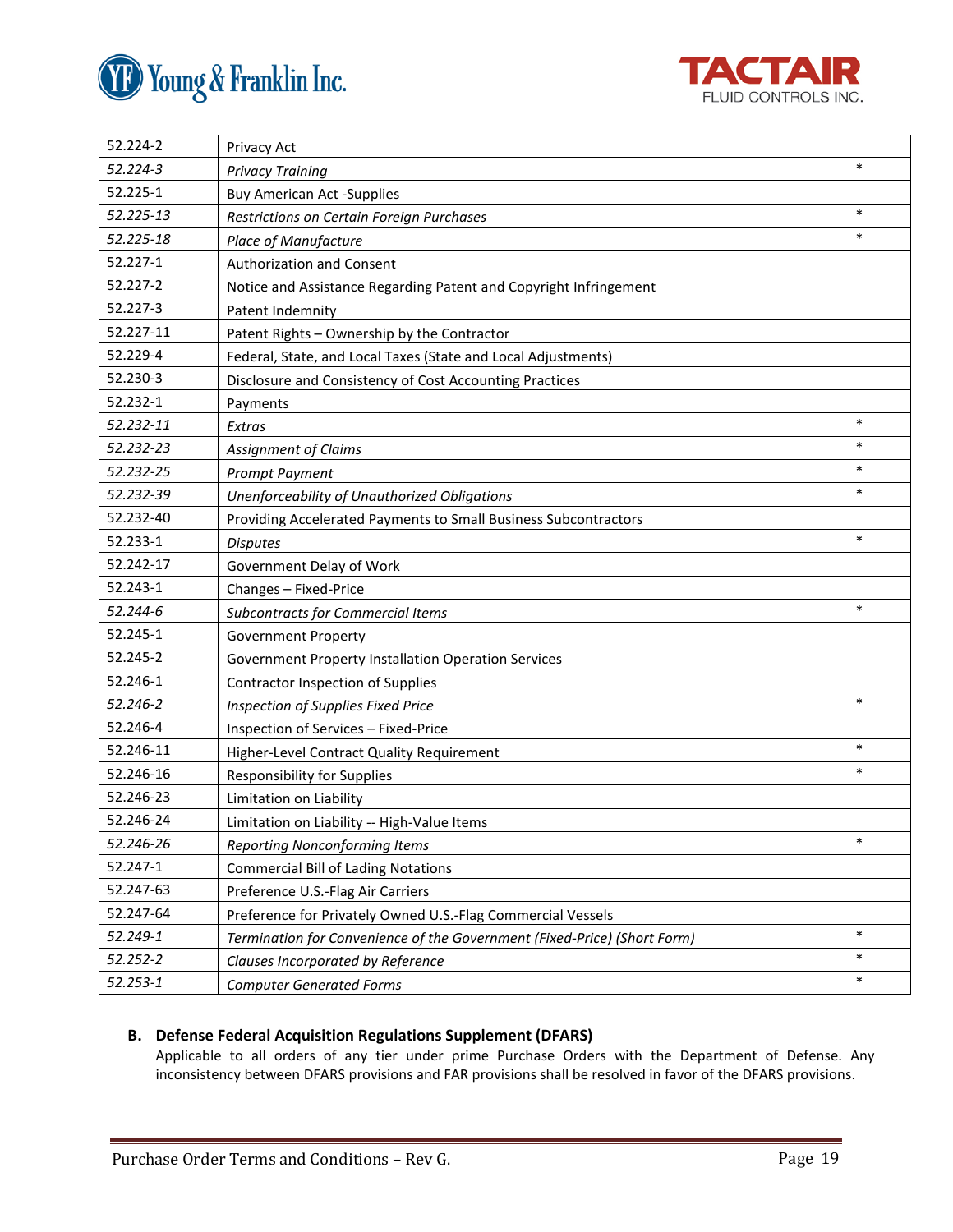



| <b>DFAR Clause</b><br>No. | <b>Title</b>                                                                                                                  |        |
|---------------------------|-------------------------------------------------------------------------------------------------------------------------------|--------|
| 252.203-7000              | Requirements Relating To Compensation of Former DOD Officials                                                                 | $\ast$ |
| 252.203-7002              | Requirement to Inform Employees of Whistleblower Rights                                                                       |        |
| 252.203-7005              | Representation Relating to Compensation of Former DOD Officials                                                               | $\ast$ |
| 252.204-7000              | Disclosure of Information                                                                                                     |        |
| 252.204-7003              | Control of Government Personnel Work Product                                                                                  | $\ast$ |
| 252.204-7004              | Level 1 Antiterrorism Awareness Training for Contractors                                                                      | $\ast$ |
| 252.204-7007              | Alternate A, Annual Representations and Certifications                                                                        | $\ast$ |
| 252.204-7008              | <b>Export-Controlled Items</b>                                                                                                |        |
| 252.204-7009              | Limitations on the Use or Disclosure of Third-Party Contractor Reported Cyber Incident<br>Information                         |        |
| 252.204-7012              | Safeguarding of Unclassified Controlled Technical Information                                                                 |        |
| 252.204-7015              | Notice of Authorized Disclosure of Information for Litigation Support                                                         | $\ast$ |
| 252.204-7016              | Covered Defense Telecommunications Equipment or Services Representation                                                       | $\ast$ |
| 252.204-7018              | Prohibition on the Acquisition of Covered Defense Telecommunications Equipment or<br><b>Services</b>                          | $\ast$ |
| 252.209-7001              | Disclosure of Ownership or Control by the Government of a Terrorist Country                                                   |        |
| 252.209-7002              | Disclosure of Ownership or Control by a Foreign Government                                                                    |        |
| 252.209-7004              | Subcontracting with Firms that are Owned or Controlled by the Government of a Country<br>that is a State Sponsor of Terrorism |        |
| 252.209-7010              | <b>Critical Safety Items</b>                                                                                                  |        |
| 252.211.7003              | Item Unique Identification and Valuation                                                                                      | $\ast$ |
| 252.211-7005              | Substitution for Military or Federal Specifications and Standards                                                             | $\ast$ |
| 252.211-7006              | Passive Radio Frequency Identification                                                                                        | $\ast$ |
| 252.215-7013              | Supplies and Services Provided by Nontraditional Defense Contractors                                                          | $\ast$ |
| 252.215-7014              | Exception from Certified Cost or Pricing Data Requirements for Foreign Military Sales<br>Indirect Offsets                     |        |
| 252.219-7003              | <b>Small Business Subcontracting Plan (DOD Contracts)</b>                                                                     | $\ast$ |
| 252.223-7006              | Prohibition on Storage, Treatment and Disposal of Toxic or Hazardous Materials                                                | $\ast$ |
| 252.223-7007              | Safeguarding sensitive conventional arms, ammunition and explosives                                                           |        |
| 252.223-7008              | Prohibition of Hexavalent Chromium                                                                                            | ∗      |
| 252.225-7001              | Buy American Act and Balance of Payments Program                                                                              |        |
| 252.225-7002              | Qualifying Country Sources as Subcontractors                                                                                  | $\ast$ |
| 252.225-7006              | Quarterly Reporting of Actual Contract Performance Outside the United States                                                  |        |
| 252.225-7007              | Prohibition on Acquisition of United States Munitions List Items from Communist Chinese<br><b>Military Companies</b>          |        |
| 252.225-7008              | Restriction on Acquisition of Specialty Metals                                                                                |        |
| 252.225-7009              | Restriction on Acquisition of Certain Articles Containing Specialty Metals                                                    |        |
| 252.225-7012              | Preference for Certain Domestic Commodities                                                                                   |        |
| 252.225-7013              | Duty-Free Entry                                                                                                               |        |
| 252.225-7016              | Restriction on Acquisition of Ball and Roller Bearings                                                                        |        |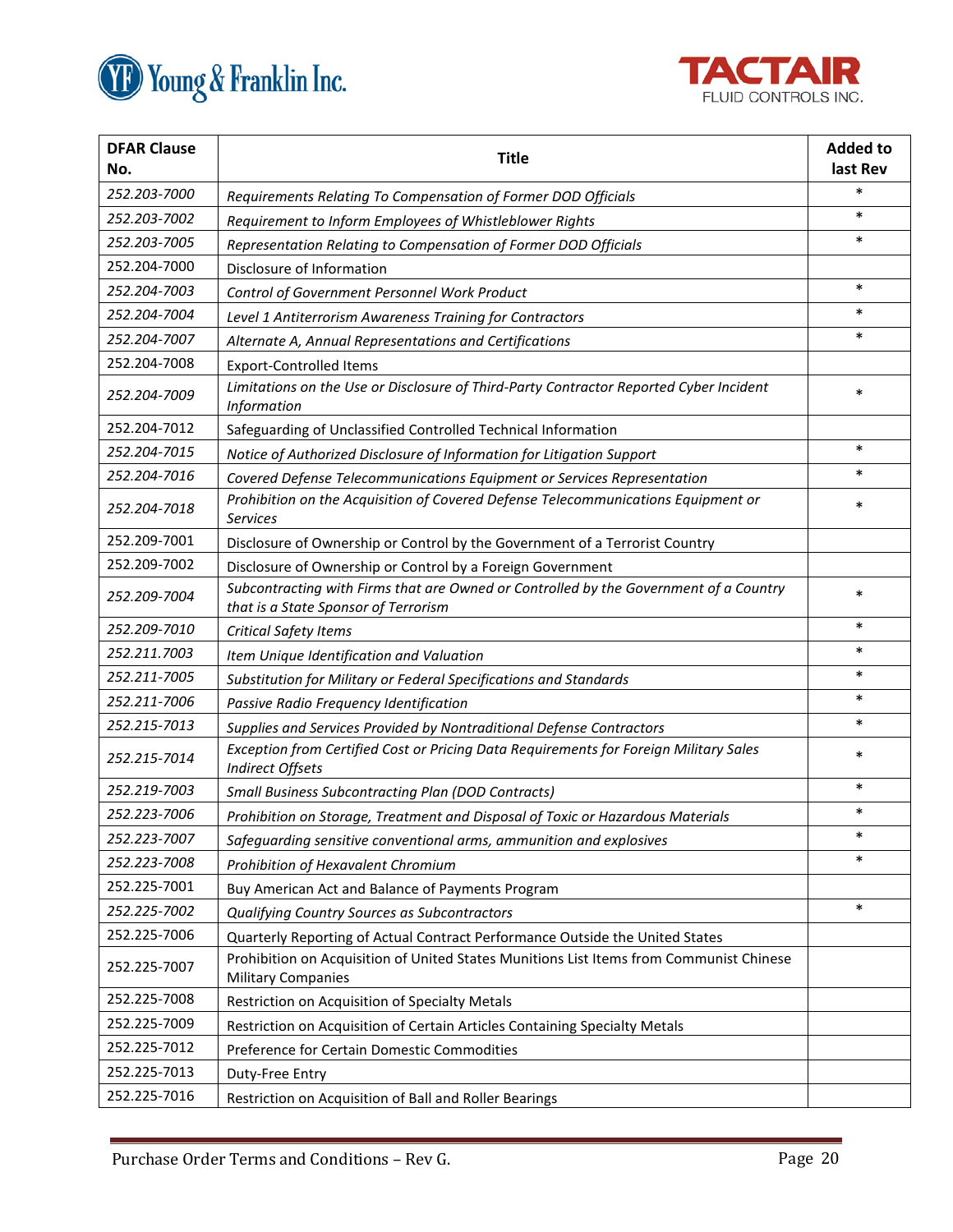



| 252.225-7021  | <b>Trade Agreements</b>                                                                                                       |        |  |
|---------------|-------------------------------------------------------------------------------------------------------------------------------|--------|--|
| 252.225-7027  | Restriction on Contingent Fees for Foreign Military Sales                                                                     |        |  |
| 252.225-7028  | Exclusionary Policies and Practices of Foreign Governments                                                                    |        |  |
| 252.225-7033  | Waiver of United Kingdom Levies                                                                                               |        |  |
| 252.225-7036  | Buy American-Free Trade Agreements-Balance of Payments Program                                                                |        |  |
| 252.225-7048  | <b>Export Controlled Items</b>                                                                                                |        |  |
| 252.225-7051  | Prohibition on Acquisition of Certain Foreign Commercial Satellite Services                                                   |        |  |
| 252.225-7052  | Restriction on the Acquisition of Certain Magnets, Tantalum, and Tungsten (Deviation<br>2020-00006)                           |        |  |
| 252.226-7001  | Utilization of Indian Organizations, Indian-Owned Economic Enterprises, and Native<br><b>Hawaiian Small Business Concerns</b> |        |  |
| 252.227-7013  | Rights in Technical Data-Noncommercial Items                                                                                  |        |  |
| 252.227-7014  | Rights in Noncommercial Computer Software and Noncommercial Computer Software<br>Documentation                                |        |  |
| 252.227-7015  | Technical Data - Commercial Items                                                                                             |        |  |
| 252.227-7016  | Rights in Bid and Proposal Information                                                                                        |        |  |
| 252.227-7030  | Technical Data - Withholding of Payment                                                                                       |        |  |
| 252.227-7033  | <b>Rights in Shop Drawings</b>                                                                                                |        |  |
| 252.232-7003  | Electronic Submission of Payment Requests and Receiving Reports                                                               | $\ast$ |  |
| 252.239-7016  | Telecommunications Security Equipment, Devices, Techniques and Services                                                       |        |  |
| 252.243-7001  | <b>Pricing of Contract Modifications</b>                                                                                      |        |  |
| 252.244-7000  | <b>Subcontracts for Commercial Items</b>                                                                                      |        |  |
| 252.246-7000  | Material Inspection and Receiving Report                                                                                      |        |  |
| 252.246-7003  | Notification of Potential Safety Issues                                                                                       | $\ast$ |  |
| 252.246-7007  | Contractor Counterfeit Electronic Part Detection and Avoidance System                                                         |        |  |
| 252.246-7008  | Sources of Electronic Parts                                                                                                   |        |  |
| 252.247-7023  | Transportation of Supplies by Sea                                                                                             |        |  |
| 252.251-7000  | <b>Ordering from Government Supply Sources</b>                                                                                |        |  |
| 5352.223-9000 | Elimination of Use of Class 1 Ozone Depleting Substances (ODS)                                                                | $\ast$ |  |

# **ADDITIONAL CLAUSES INCORPORATED BY FULL TEXT**

# **5252.204-9501 NATIONAL STOCK NUMBERS (NAVAIR) (MAR 2007)**

- a) This clause applies to supplies that are stock numbered under Federal Catalog System procedures.
- b) Unless otherwise authorized by the Contracting Officer, in writing, the Contractor shall not deliver any supplies until the supplies have been marked with a National Stock Number. All available National Stock Numbers will be furnished by the Government. If National Stock Numbers are not furnished by the Government in time to meet the delivery schedule for the supplies, the Contractor may present the supplies that are scheduled for delivery to the Contracting Officer for acceptance. The Contracting Officer may accept such supplies without National Stock Numbers and the Government will pay the Contractor, provided that title to the supplies is vested in the Government.
- c) The term "Federal Stock Number" (FSN), which may be referred to in the specifications of this Purchase Order or elsewhere in this Purchase Order, shall mean "National Stock Number" (NSN), and the term "Federal Item Identification Number", wherever it appears, shall mean "National Item Identification Number". (As used in the